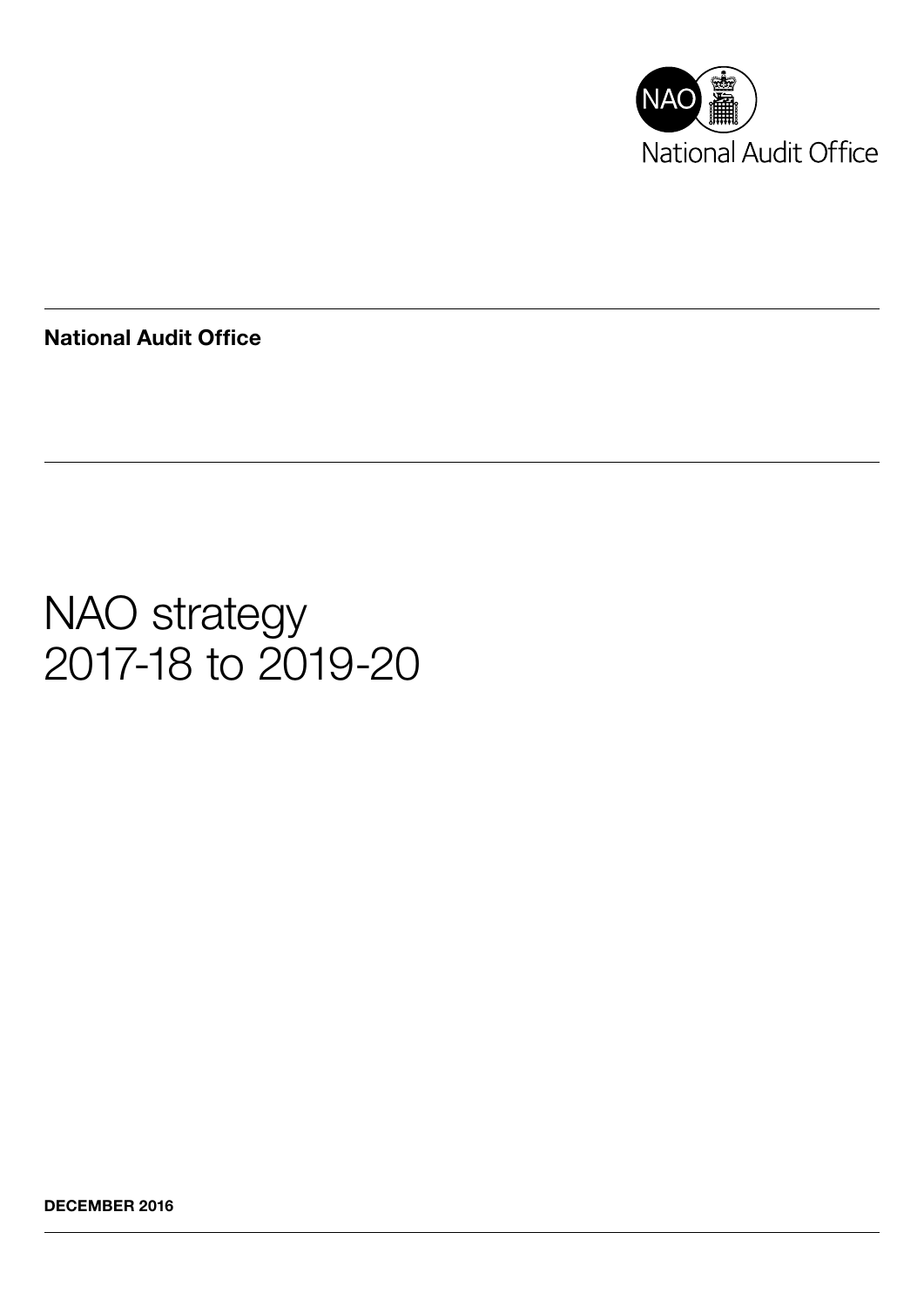Our public audit perspective helps Parliament hold government to account and improve public services.

The National Audit Office scrutinises public spending for Parliament and is independent of government. The Comptroller and Auditor General (C&AG), Sir Amyas Morse KCB, is an Officer of the House of Commons and leads the NAO, which employs some 785 people. The C&AG certifies the accounts of all government departments and many other public sector bodies. He has statutory authority to examine and report to Parliament on whether departments and the bodies they fund have used their resources efficiently, effectively, and with economy. Our studies evaluate the value for money of public spending, nationally and locally. Our recommendations and reports on good practice help government improve public services, and our work led to audited savings of £1.21 billion in 2015.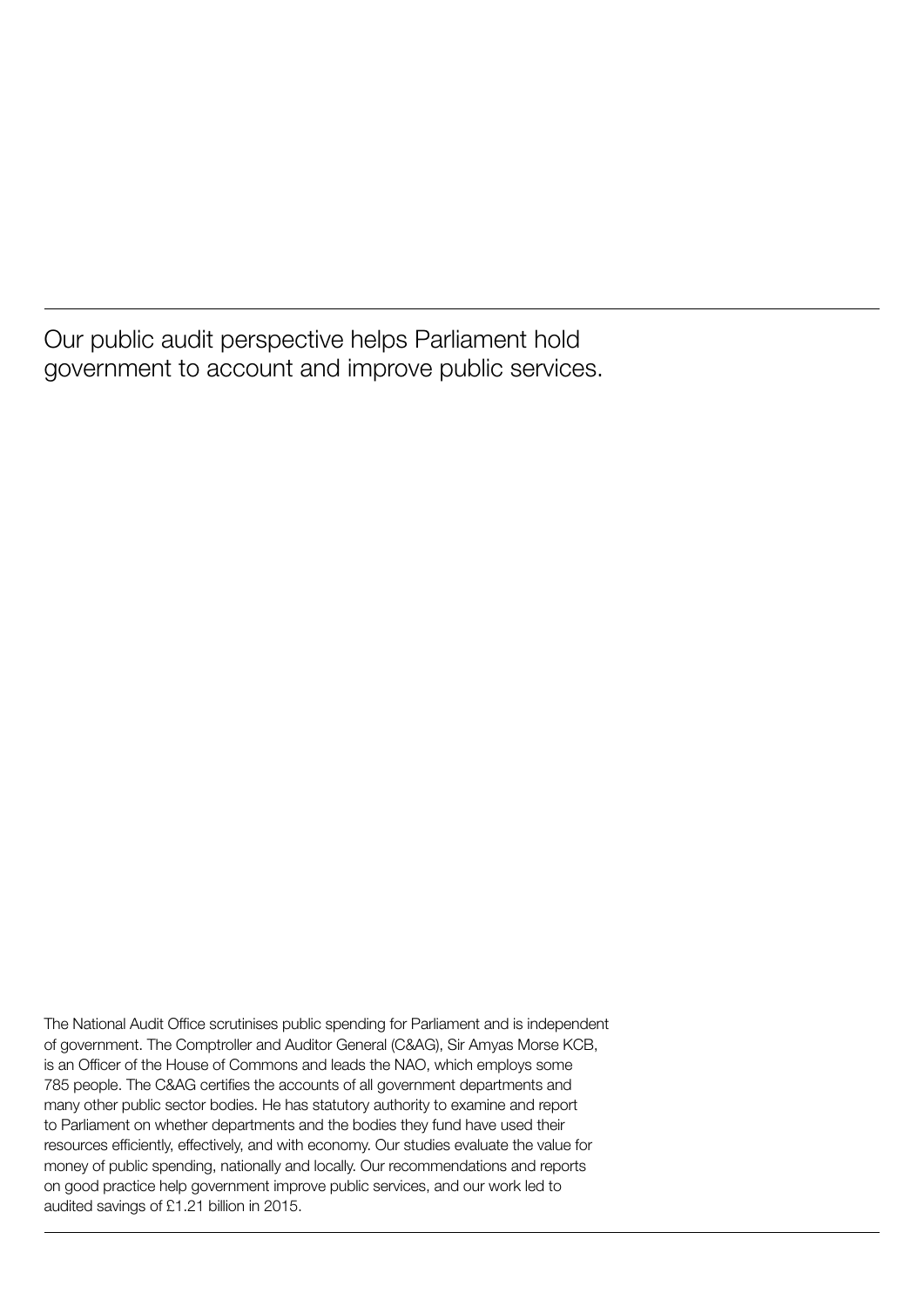## **Contents**

[Foreword](#page-3-0) 4

[Summary](#page-4-0) 5

[Part One](#page-6-0) [The role of the NAO: adding value](#page-6-0) 8

[Part Two](#page-9-0) [The new challenges](#page-9-0) 11

[Part Three](#page-12-0) [Meeting the challenges](#page-12-0) 14

[Part Four](#page-18-0) [Our people](#page-18-0) 20

[Part Five](#page-21-0) [Our resources](#page-21-0) 23

[Part Six](#page-27-0) [How we demonstrate our contribution](#page-27-0) 28

#### [Appendix One](#page-29-0)

[Detailed financial information](#page-29-0) 30

For further information about the National Audit Office please contact:

National Audit Office Press Office 157–197 Buckingham Palace Road Victoria London SW1W 9SP

Tel: 020 7798 7400

Enquiries: www.nao.org.uk/contact-us

Website: www.nao.org.uk

Twitter: @NAOorguk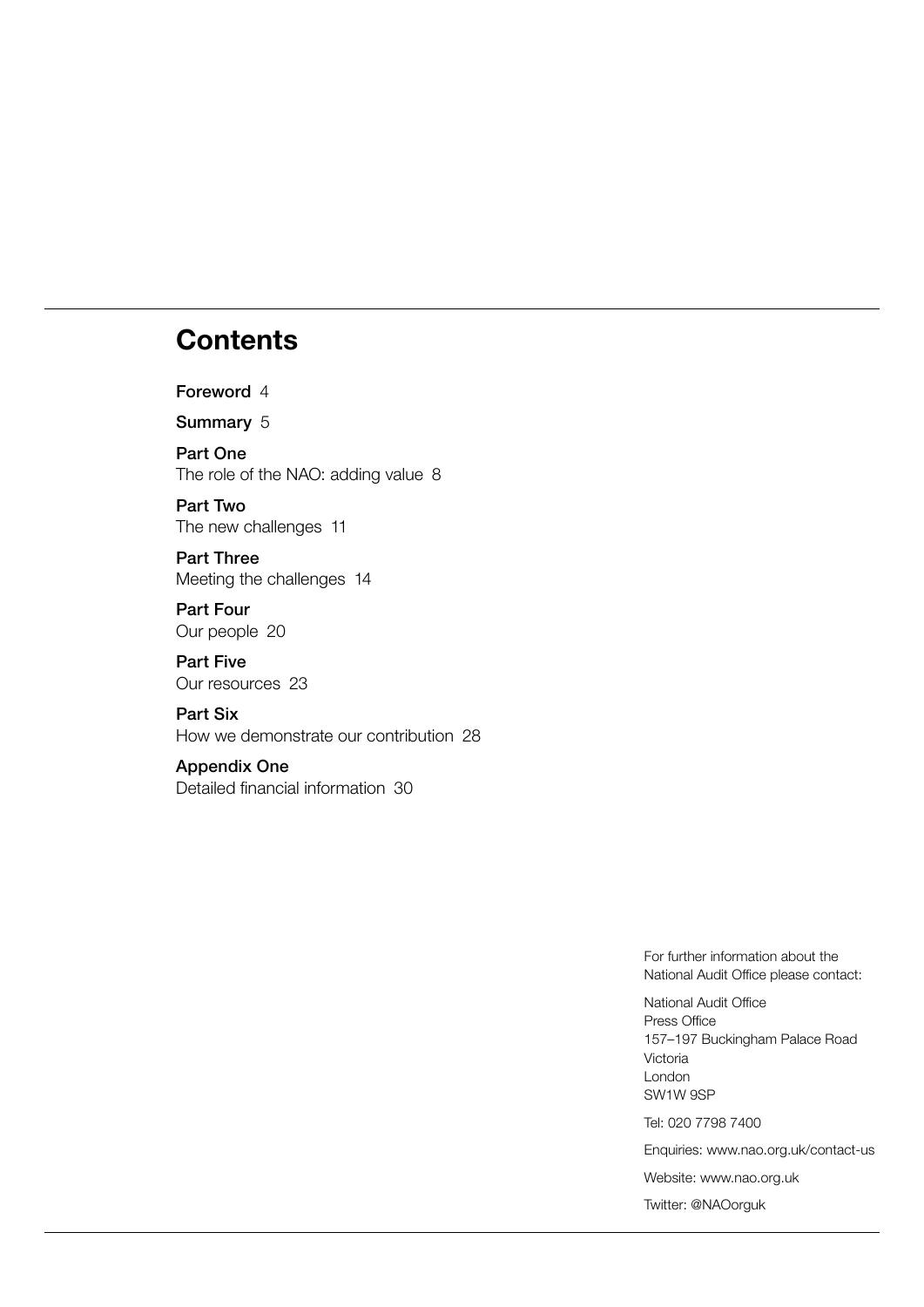## <span id="page-3-0"></span>Foreword

1 This is a challenging time for the public sector, and indeed anyone concerned with improving outcomes for those that use public services. Our strategy reflects how we are supporting Parliament in responding to the challenges facing government, and preparing for the likely challenges of the future, such that we remain a valuable source of insight and support to Parliament.

2 With ongoing financial restraint, the government looks to deliver services in new ways and with fewer resources, through greater delegation to local bodies, partnerships with the private and third sector and with digital technology. Such significant level of change brings with it opportunities for efficiency but also risks to value for money and service delivery. At the same time, the uncertainties created by Brexit place further strain on government resources. Successfully meeting these challenges will depend greatly on government capability and effective prioritisation.

3 In this context, the role of the National Audit Office has never been more important. Our relationship with Parliament, our independence and our commitment to high-quality evidence-based work means that we are in a position to give full and fair assessments to provide transparency and accountability of those we audit. We are well placed to look across government to identify systemic issues and share knowledge, and to review the impact of policy through to the effect on the citizen, allowing us to drive real beneficial change through our influence.

4 Our strategy reflects how we use our resources to add real value through our support to Parliament and our wider influence, as we focus on the issues of greatest priority, and have the capacity and resources to support accountability and improvement.

Sir Amyas CE Morse KCB Lord Michael Bichard KCB Comptroller and Auditor General Chairman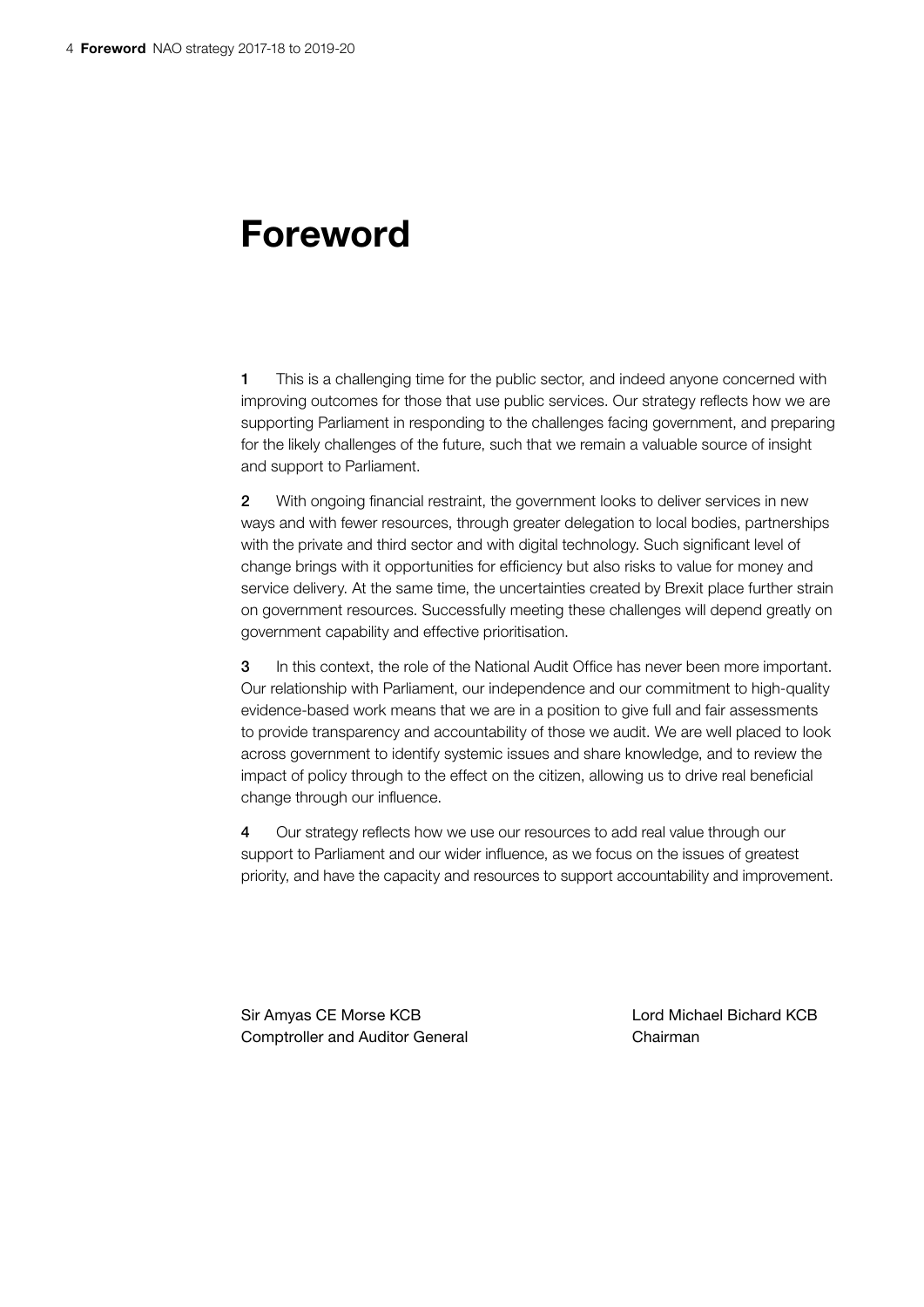## <span id="page-4-0"></span>Summary

**1** Resource constraints: the impact of ongoing spending constraint and limited government capacity, combined with changing public needs and an ageing population, create a pervasive challenge to the delivery of public services in all sectors. At the same time, there is uncertainty around the terms of the UK's exit from the European Union, which government will have to manage within the constraints of its limited capacity. Against this context, the public sector must deliver services with fewer resources that meet the needs and expectations of the public. With the most readily achievable savings already taken, further efficiencies have to be met through new and different ways of working, demanding new skills and capabilities in the civil service.

2 Digital transformation: technology offers opportunities for cost-efficient, usercentric public service delivery as technology changes the way we live and work. Such transformation also brings with it risks of service failure or not securing value for money if the expected savings are not delivered. In addition, the increasing availability of data offers the potential to make more informed, evidence-based decisions to have greater impact. For government to exploit this effectively it will need not just technical skills, but skills for effective communication, transformation and change management.

3 Accountability: as localism and devolution continue, lines of accountability become blurred, and it is more important for government to understand how decisions can have an effect across the spectrum of services, affecting individuals and public bodies in unforeseen ways. At the same time, new commercial delivery models based on partnerships with private and voluntary organisations will need effective commissioning and accountability to deliver on potential benefits.

4 Independent insight: our role, in the context of these challenges, is essential to providing authoritative and independent insight to support Parliament. We add value through our experience, technical expertise and relationships coupled with our crossgovernment perspective. Through our work on local government, we look at the endto-end delivery of services where we follow policy through to the impact on the people affected. We can view activities across all providers involved and highlight the systemic issues to provide a better service to Parliament. Our independence from government underpins the unique value of public audit and the impact we achieve through our review of public finances and service delivery.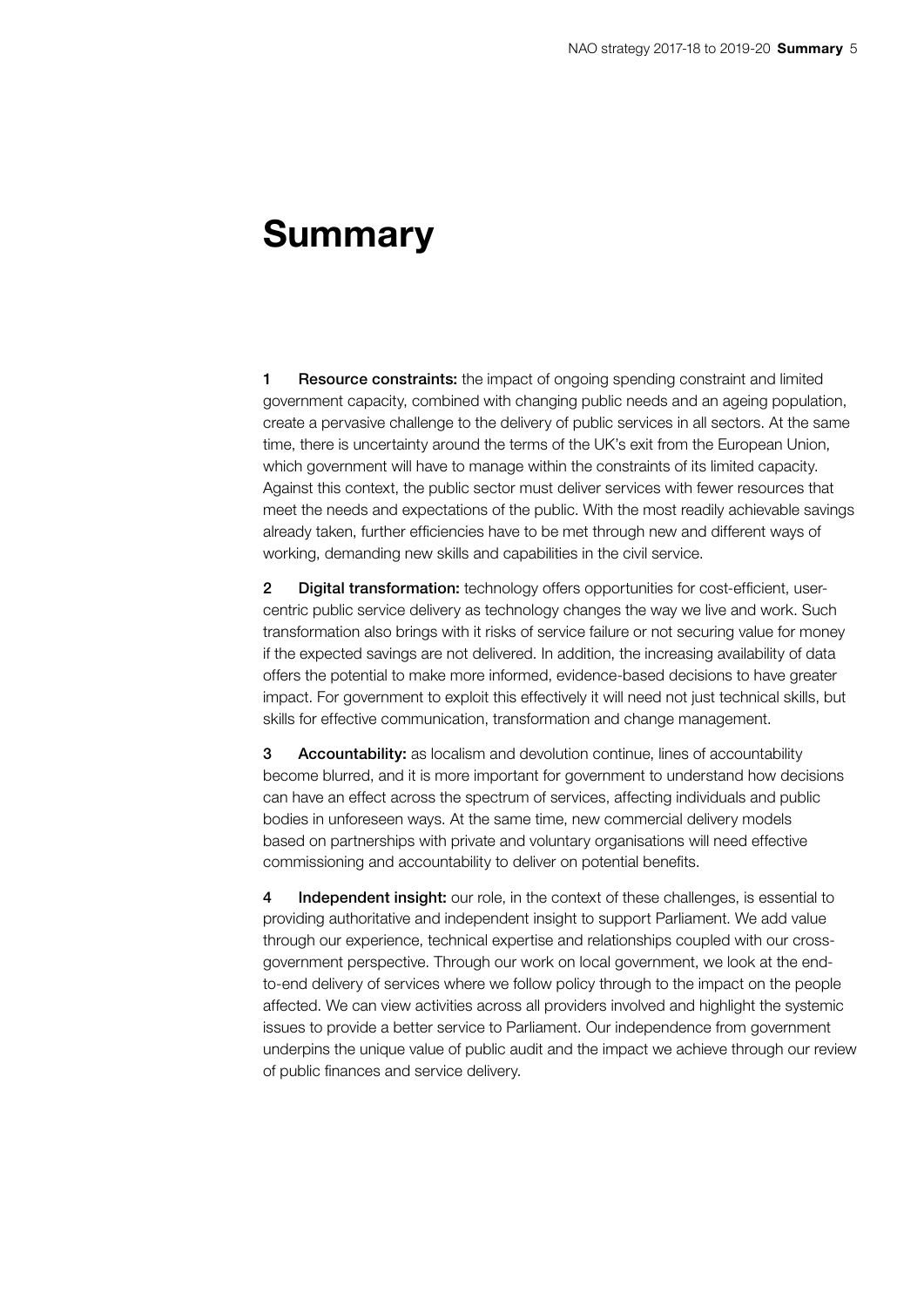5 Internal efficiency: since 2010 we have achieved 20% efficiencies in our overall budget, while taking on substantive new responsibilities such as under the Local Audit and Accountability Act 2014. Recently, government and Parliament have increased our responsibilities, with the BBC, UK Asset Resolution and Bank of England. We are dedicated to delivering our new work with the same high quality and independence we have always shown. Although we have previously absorbed new responsibilities within our existing resources, the scale of these further responsibilities now needs to be reflected in our future budget.

6 Future priorities: in the light of the new challenges facing the public sector, we now need to invest in our capability and enhance our skills. We will:

- develop our digital capability, both in how we deliver our financial audits and to have the expertise to provide Parliament with in-depth value-for-money assessments;
- produce more reports on local service delivery;
- deepen our expertise in the strategic issues that departments and local bodies face, to improve the quality of our insights and the recommendations we make;
- build on our experience of company audits to develop our ability to comment with authority on commercial delivery models;
- invest in our investigative capacity to provide Parliament with timely and targeted reports on key emerging issues; and
- increase the impact of our recommendations and our messages by tailoring information in a way that is suited to those we are trying to reach.

7 Influence: our ability to influence is critical to our success and we are increasingly tailoring our communications to our audiences, to meet their needs and present information in a way that most effectively creates engagement and understanding. We will make greater use of digital channels and social media to reach our audiences.

8 No longer are we simply judging in hindsight on past failures in public value and just signing off accounts. By making these investments, we ensure that all our stakeholders see the NAO as a source of good insight, and the benefits of accepting our recommendations are widely recognised so those we audit implement our advice.

9 We are a relatively small organisation with a very large remit. We are looking to punch above our weight with our statutory audit work and the wide range of support we give to Parliament. Our performance in 2015-16 demonstrates the far-reaching impacts we have, with financial savings of £1.21 billion and wider impacts providing real benefits to those we work with and the public.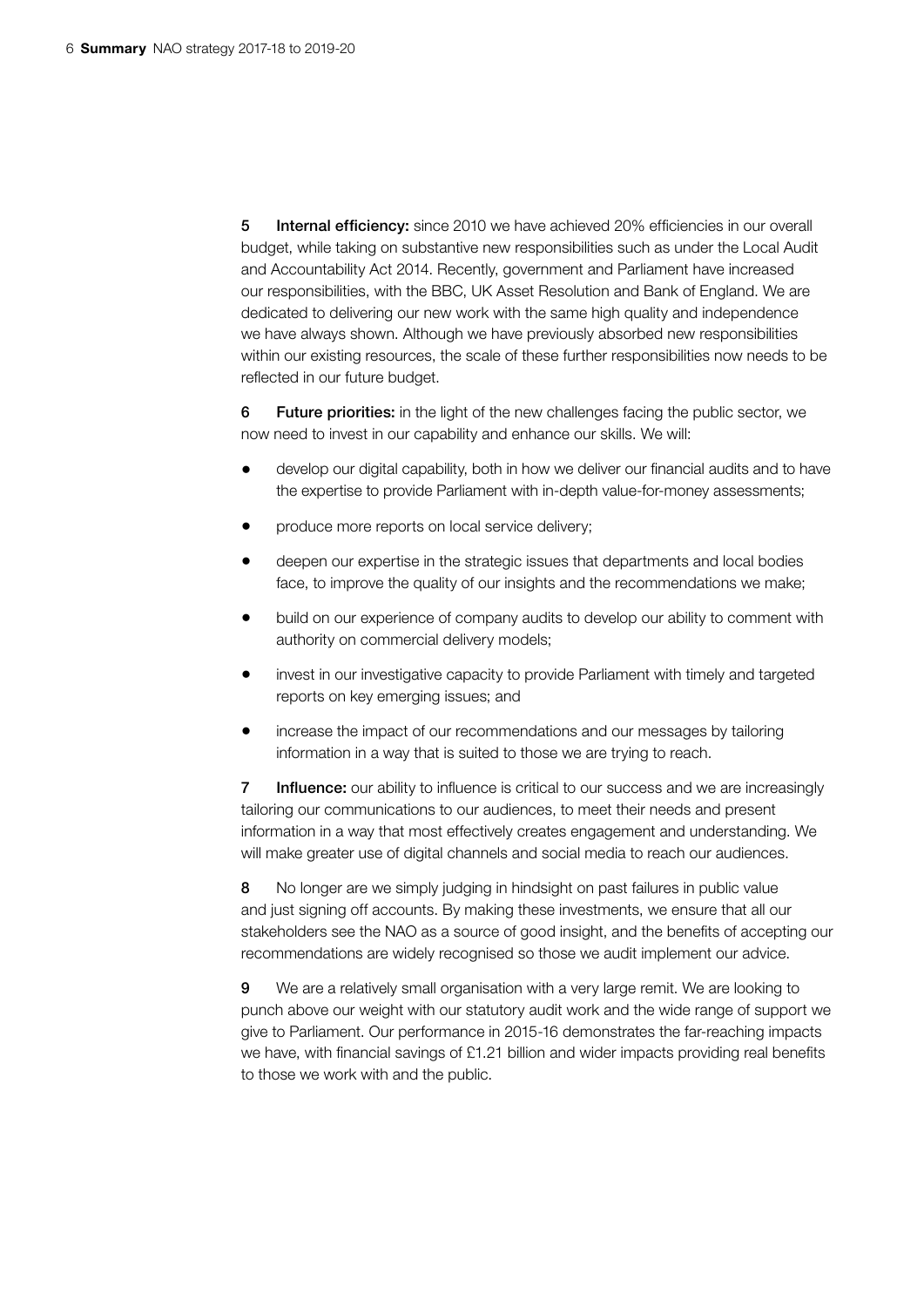## <span id="page-6-0"></span>Part One

### The role of the NAO: adding value

1.1 The National Audit Office (NAO) supports Parliament to hold government to account and to improve public services. We do this by fulfilling our statutory duties in financial audit: in 2015-16 we certified 368 accounts including all 17 government departments and their associated bodies, as well as companies such as Network Rail and the Green Investment Bank. We produce a broad range of value-for-money reports, with 65 outputs published in 2015-16.

1.2 Under the Local Audit and Accountability Act 2014 we produce reports on the value for money of public spending locally. We are also responsible for the *Code of Audit Practice* that sets out what local auditors are required to do to meet their statutory responsibilities. This code and its guidance supports local auditors and underpins a consistent high-quality approach to the audit of local public bodies.

1.3 We are undertaking more investigations to provide Parliament with timely and targeted reports on key issues as they occur, and we are responding to growing correspondence from MPs and the public. Our reports on the financial sustainability of the Department of Health and its partners, which arose from our financial audit work on these bodies, and our investigation into the charity Kids Company are illustrations of the progress we have made in providing timely insight on emerging issues, and supporting Parliament in holding government to account.

**1.4** In addition to our relationship with the Committee of Public Accounts, we provide wider support to Parliament through assisting Parliamentary committees by providing information and analysis to support inquiries, and through short and longer-term secondments.

1.5 Our responsibilities, underpinned by our independence and the evidence-based approach that we apply to all our work, mean that we are in a unique position to improve the transparency of those we audit, to give a fair and complete assessment, in a way that adds wider value to the public sector.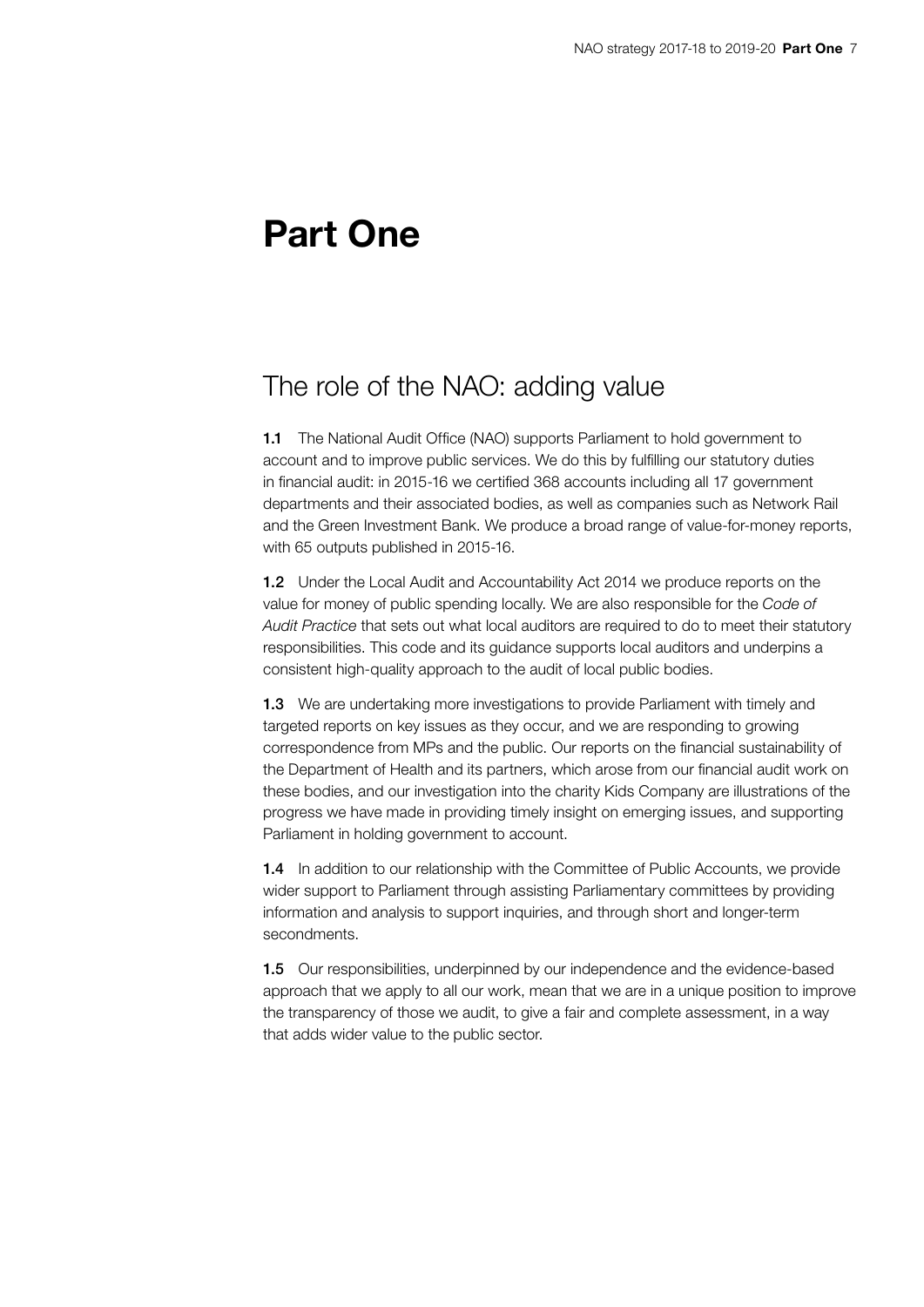1.6 Parliament and government continues to expand the role of the NAO with recent responsibilities including the audit of Network Rail and UK Asset Resolution and new powers for value-for-money reporting on the Bank of England. The new BBC Charter establishes the role of the NAO as the financial auditor of the BBC as well as having responsibilities for undertaking value-for-money reporting. The Comptroller and Auditor General (C&AG) now reports annually to the Scottish Parliament on HM Revenue & Customs' preparations and oversight of the Scottish rate of Income Tax. In future, the Scottish Parliament and the Welsh Assembly may seek assurances from the NAO, in our capacity as auditor of UK-wide public bodies that engage in activities for the devolved governments. The NAO is currently working with the UK Parliament and government to agree a framework for these relationships.

1.7 So far, the NAO has absorbed its new responsibilities into its existing budget through internal efficiencies and better ways of working. Since 2010, we have achieved 20% savings. However, as we indicated in our previous strategy, the scale of the further responsibilities that Parliament wishes us to take on now needs to be reflected in our future budget. We have set out our resource requirements for the next three years in Part Five.

#### Our strategy

1.8 Our overall strategy remains consistent with previous years: we use the insights and knowledge from the broad range of our work to increase our influence and encourage improvements in public services, and to support accountability. We implement our strategy by organising ourselves to work in an efficient and targeted way, with an inclusive and collaborative culture, and by focusing our work on systemic issues that cut across those we audit.

1.9 Our strategic objective is supported by three areas which, by performing well, we are more likely to achieve our objectives (Figure 1).

#### Organised to be effective

**1.10** We are organised in a way that groups our people around departments facing similar strategic issues, such as project and programme management and local service delivery. This is crucial to our strategy and maximises the use of shared knowledge and expertise. By focusing our resources on the strategic issues shared between departments, we can concentrate on those outcomes that have a significant impact in improving public services. This way of working also has the advantage that it provides autonomy at the right level of our business, allowing our people to quickly respond to emerging issues and focus on the areas of greatest importance to Parliament.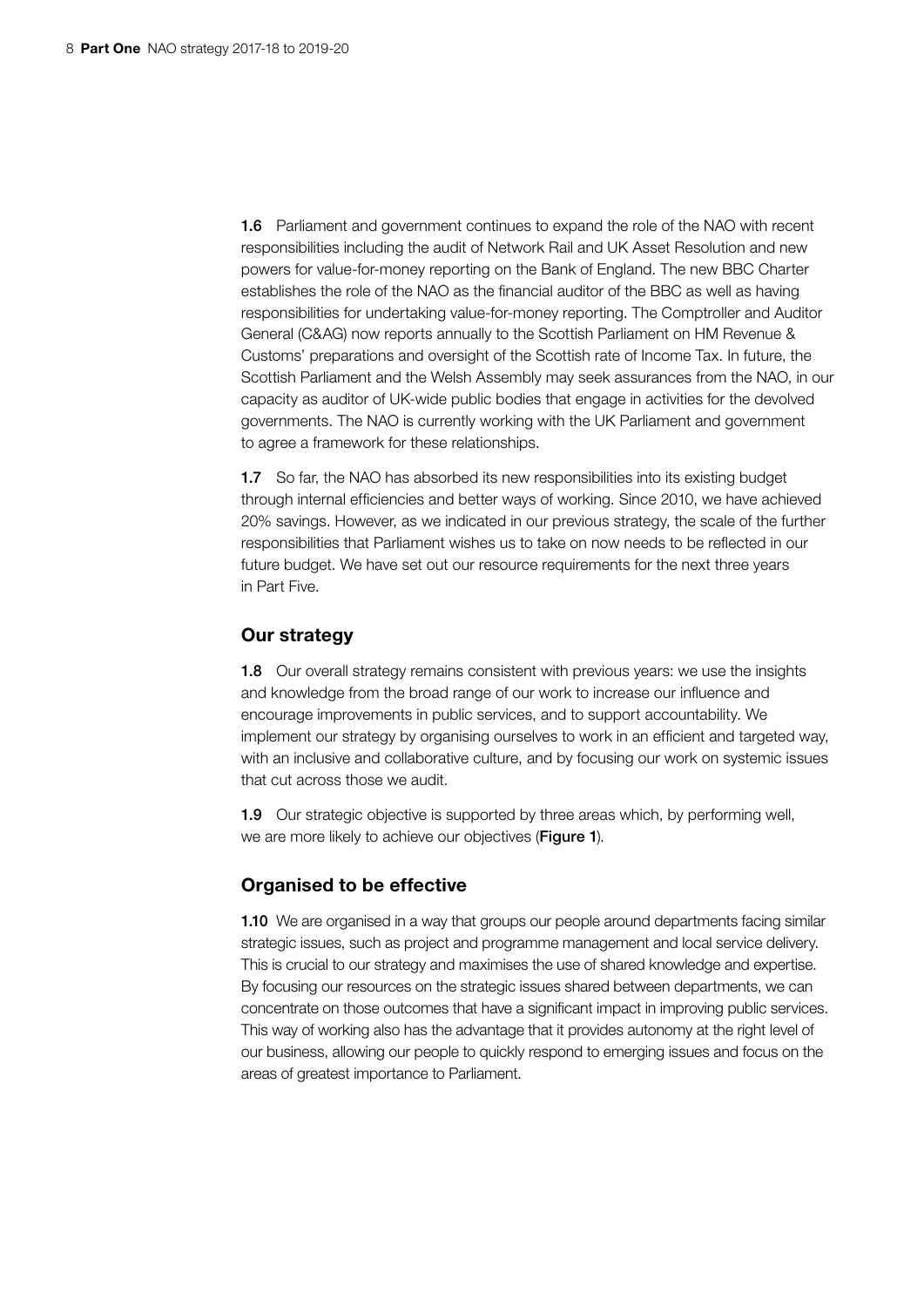



#### Note

The three key areas in which we focus our efforts to deliver the overall objective are:

- 1 Developing and applying knowledge: we carefully plan our work so that it meets the needs of Parliament, and from this draw out the insights gained that are most likely to help drive positive change across the public sector.
- 2 Increasing our influence: we aim to improve the awareness and opinion of the NAO held by all our stakeholders, including MPs and the bodies we audit such that government is more likely to implement our recommendations and look to us as a source of guidance.
- 3 Delivering high performance: we use our funds cost-effectively and make sure we get the best from our people.

**1.11** Our ability to be able to achieve our objectives relies on our independence to determine and execute our work programme on the areas and subjects that need scrutiny and the freedom to exercise discretion in how we do our work.

**1.12** Our way of working is proving successful, with greater collaboration and sharing of skills across the business, which is helping to increase our influence and impact. Examples include the impact we are having in improving financial management in government; strengthening government's management of contractors; and in the transparency of the payment of taxes. Internally, our people are readily taking up opportunities to develop new skills and expertise, furthering our culture of opportunity and ensuring we remain authoritative, as evidenced by surveys of our stakeholders, who recognise the quality and expertise of the NAO.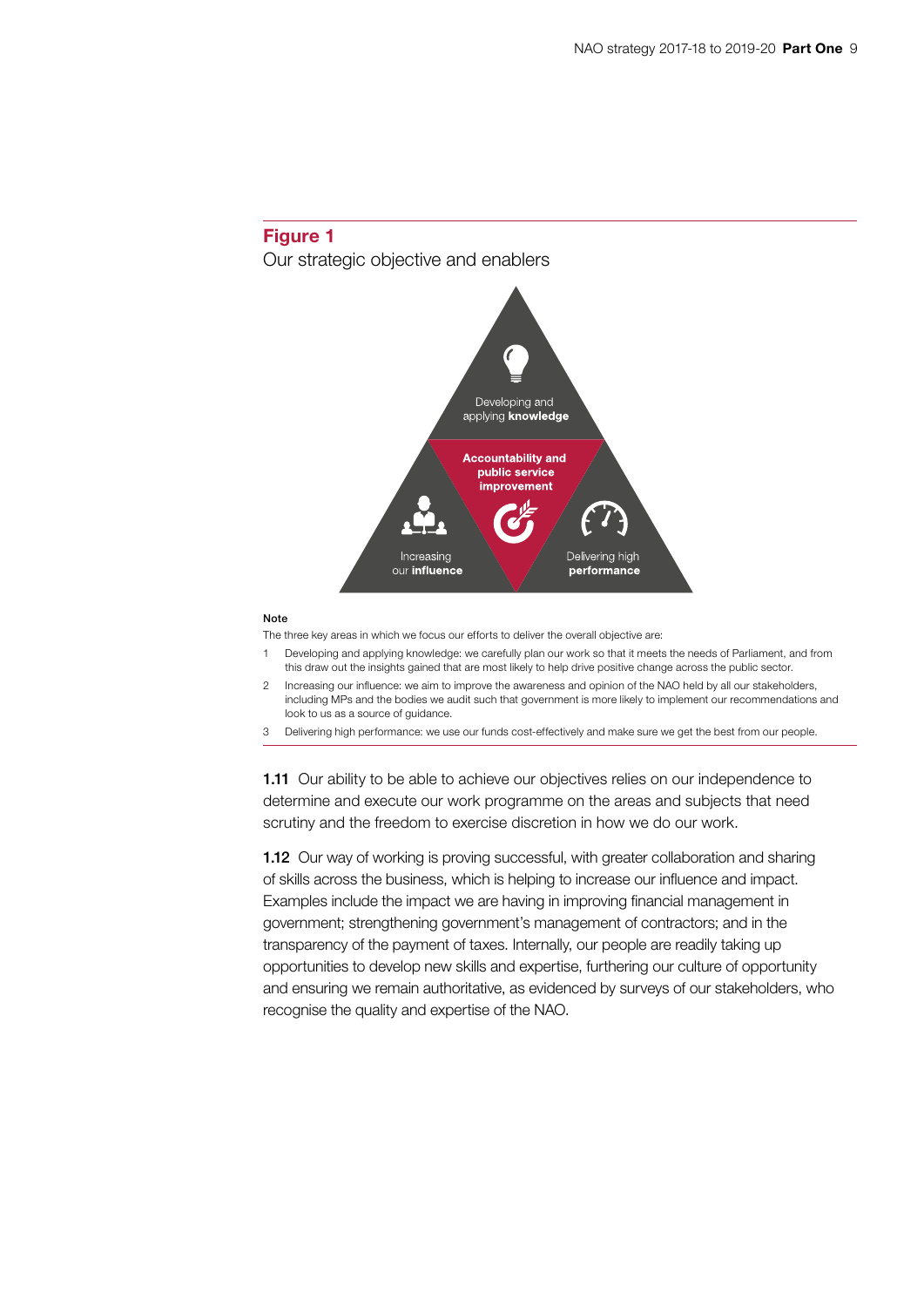## <span id="page-9-0"></span>Part Two

### The new challenges

2.1 We are in a period of unprecedented change that affects all aspects of the public sector. The scale of government's transformation programmes, limited government capacity, ongoing financial constraint and the challenges of an ageing population mean that both the delivery of public services and the expectations of those who rely on them are changing. At the same time, the highly interconnected global economy and international financial markets which impact on trade, competition, cooperation, and development are having wide-reaching impacts on the UK public sector. Consequently, transformative changes are needed to increase the value for money from public spending and improve the quality of public services. In this context, the government must ensure that service delivery meets the needs of the people and achieving that will require a fundamental re-think of the way in which public services are designed, funded and delivered.

2.2 The timing and terms of the UK's exit from the European Union have yet to be decided, and the long-term economic effects are unknown. With such uncertainty it is difficult to evaluate what the impact will be, but regardless of the specifics, it is clear that the government will need to have the skills, expertise and capacity in place to manage the withdrawal and establish new international agreements. In a time of austerity and civil service reduction, this is an additional resourcing issue the government will need to manage.

2.3 After six years of austerity many of the most readily achievable cuts in public spending have been made. Local government in particular has seen significant reductions to funding in recent years, while still needing to meet service needs. To succeed, government has to continue to develop new skills on the part of civil servants, new ways to engage with those using services and innovative thinking about reforming services. It needs to do this while coordinating national priorities such as growth, environmental management, demographic change and infrastructure development. It has started to accelerate delegation to local bodies and contract out more services, create market-like ways of choosing and supplying services, and increase the use of digital technology.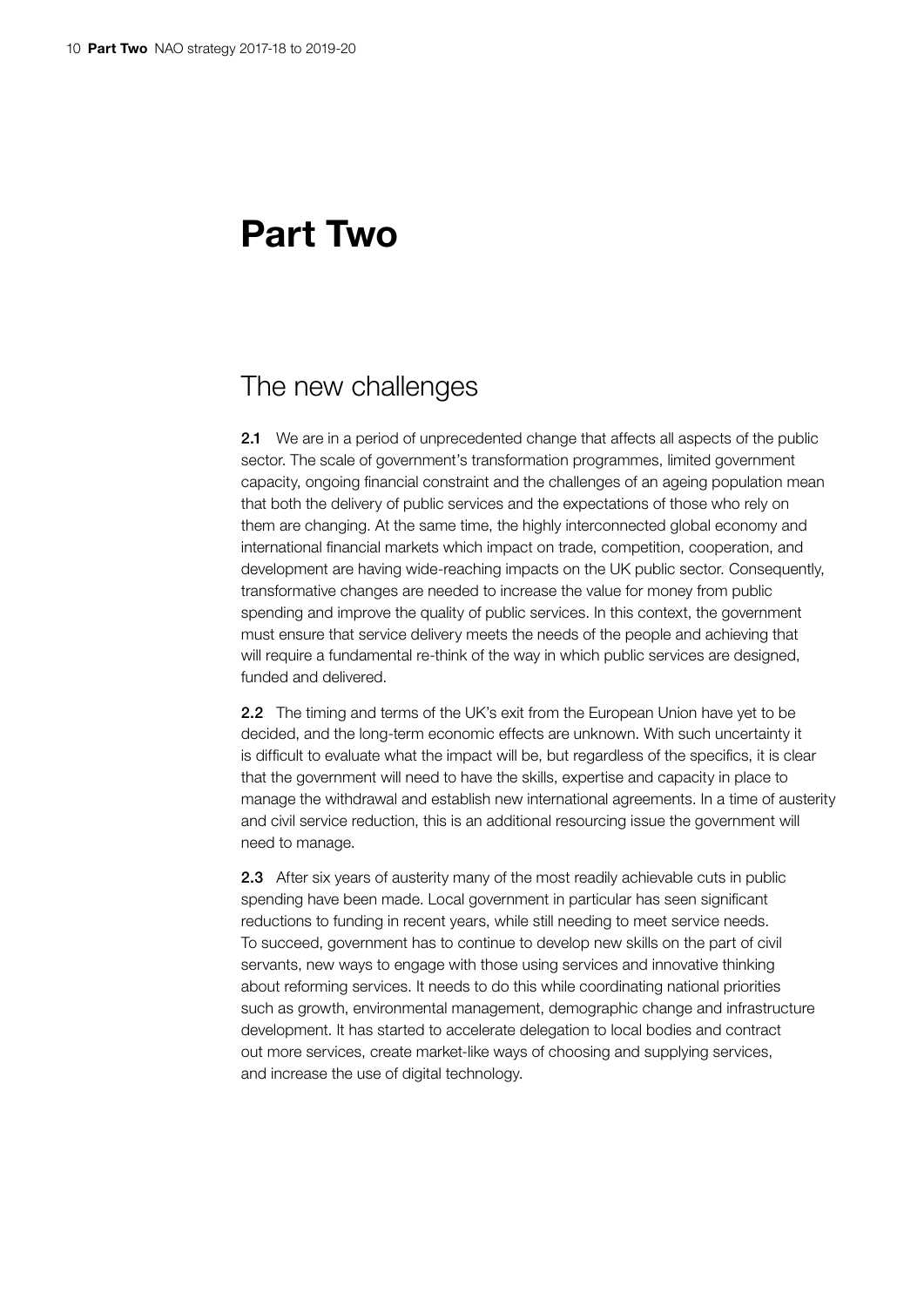#### The opportunities and risks of digital

2.4 Technology and the growing volume and accessibility of data provide opportunities for a wide-scale transformation of public service delivery to save money, be more efficient and design services around the user. This opportunity also comes with a risk that value for money may not be achieved, or that services will not meet people's needs, unless transformation is managed well and accountability clearly defined.

2.5 Technology-enabled transformation programmes are widespread across government. Our previous reports, such as those on the Aspire contract and E-borders, have highlighted problems with technology-related, high-cost programmes and contracts, and in the coordination of government approaches to digital, technology and security, with departments adopting different strategies to managing information.

2.6 With challenging programmes, it is possible to underestimate the expectations of those who rely on a service and the behavioural changes of those who manage them. Examples of this include the Universal Credit and the courts digital transformation programmes. With large numbers of new transformation projects in progress, there is a risk that failure to address these issues will result in benefits not materialising as planned. We have also identified risks for security and information protection that will need to be managed, as increasing the use of data and allowing greater access to data through online services could lead to increases in cyber-threat risks.

2.7 Technology and better data allows government to work differently. Where appropriate, government must become proficient at making full use of the data that are now available, for example on people's preferences, transactions and organisational performance. The volume and types of data have grown rapidly. The recent Science and Technology Committee report into *The big data dilemma* noted that 90% of all data available on the internet were created in the last two years alone. The vast majority of these data are unstructured which, combined with the volume and velocity in which they are generated, makes them very difficult to analyse using traditional techniques. The government is attempting to respond to this environment by developing its capability.

2.8 With more data available in the public sphere than ever before the line between information and misinformation becomes harder to manage, and trusted sources of insight and information are more, rather than less, valuable. Government needs the right capabilities and strategy to exploit fully big data, where appropriate, and the opportunities it affords. This means having not just technical skills, but also skills needed for effective communication, transformation and change management.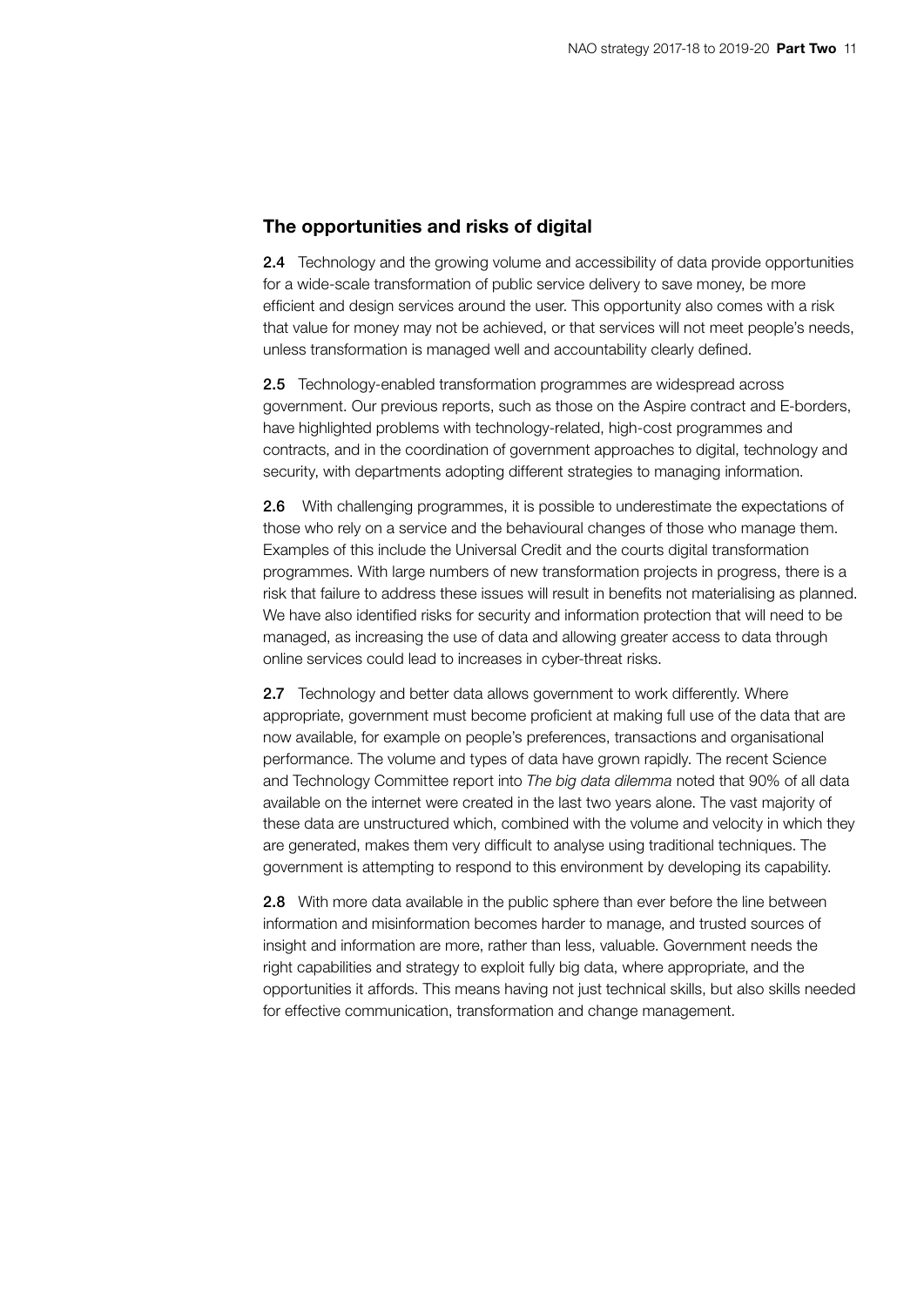#### Opportunities and risks through new ways of working

2.9 To embed more efficiencies the government is looking to new ways of delivering public services with greater emphasis on contracts with private and voluntary organisations, aiming to reduce costs while delivering the services needed. At the same time, greater localism and devolution have pushed responsibility out from the centre of government to empower local authorities and cities. Such significant changes offer opportunities for decision-making to rest with those who are best placed to understand local needs, and to embed efficiencies through targeted use of resources. However, we must also be prepared for the risks that such large-scale change can bring. Issues such as: the sustainability of funding; the risk of service failure; the need for integration across providers; the potential blurring of accountability; loss of public confidence if services are seen to suffer; and the risk that delivery partners can choose to withdraw their involvement at critical points.

2.10 Greater delegated power at the local level can support reduced expenditure, improve economic growth and improve service delivery and integration. However, the dividing line between efficiency and rationing of services is a blurred one, as we saw in our work on financial sustainability in local government. It is also possible that cost economies in providing social care can drive up costs in other areas of health provision, and vice versa. For this reason, a comprehensive view of all the connected elements of services is needed.

#### The accountability challenge

**2.11** The changing landscape in the public sector and complexity of new delivery models can mean that holding government to account is a more challenging task for Parliament. Our role is to continue to offer our insight and expertise to support Parliament in ensuring accountability.

2.12 With Parliament, central and local government the NAO shares the goal of improving public services. Ultimately, it is the users of services that must experience these benefits through better-quality services and a more efficient use of taxpayers' pound. With such a high degree of change, however, there is an increasing risk that the public may be impacted by costly mistakes and poor decision-making by government. Failure can result in losses not only in monetary terms, but also to the cost of the well-being of the individual. It is the considerable challenge for government to learn from past mistakes and to manage these challenges effectively; the NAO is well placed to support Parliament in ensuring government does so.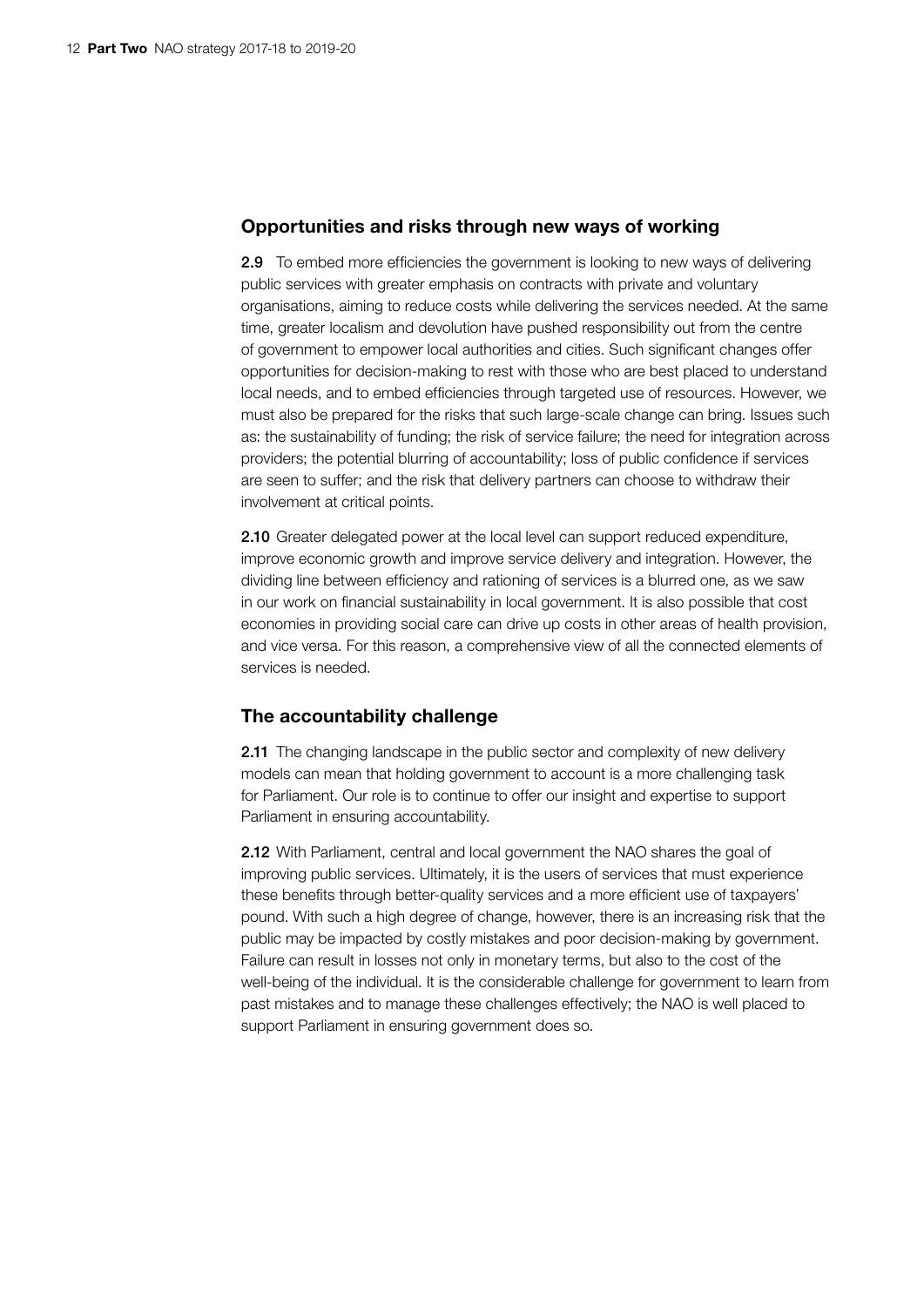## <span id="page-12-0"></span>Part Three

### Meeting the challenges

3.1 The National Audit Office (NAO) needs to understand the challenges and major changes that government faces, and be able to bring valuable insight and analysis as well as to support Parliament in holding government to account.

**3.2** Our work is evidence-based, enabling us to get to the heart of why a programme or project has underperformed, or what has made it successful. Increasingly, by comparing performance between organisations and sectors, we can identify systemic issues of wider importance. Bringing together all the evidence and insights we derive from our audits of public bodies enables us to provide timely and focused intelligence on issues of importance to MPs and the public.

**3.3** In Part Two we set out the high-level challenges that government, at all levels, faces. Here, we consider our response to the specific elements of those challenges that, by targeting, we most increase our effectiveness. Over the next three years, we will continue to enhance our work and capability to meet these challenges, while taking on new responsibilities and seeking to enhance our impact.

#### The digital challenge

3.4 Technology and better data are transforming the way public services are delivered. With ongoing financial constraint, public bodies are looking to technology-enabled transformation to deliver further savings while maintaining or enhancing the quality of public services. This provides opportunities to deliver more personalised services, but experience to date indicates significant risks, requiring careful management.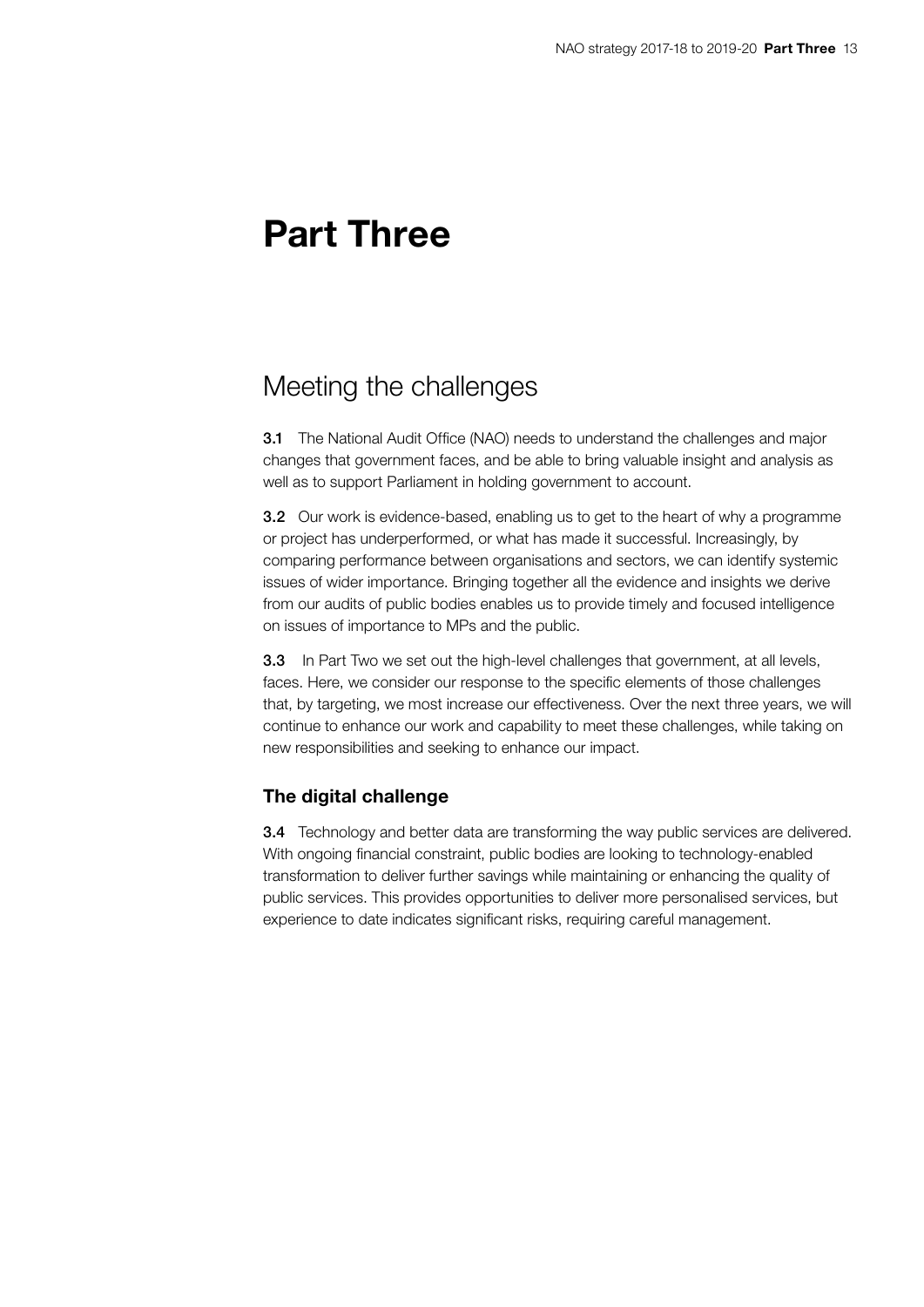3.5 As departments employ greater technology-enabled changes, we are responding in both how we tackle a more digital, IT-enabled environment, and how we make best use of technology-enabled methods and techniques to provide the most efficient and insightful work. To address this, we are doing the following:

- Building our capacity to audit more digital environments. We have embarked on a new Financial Audit Development Plan to enhance our digital audit expertise and skills and appointed a senior practitioner expert in digital-based audit.
- Applying new methods and techniques to our own audit practices, such as greater use of our data analytics skills to support our financial audit work, and ensuring we have the right systems and software to support our work.
- Establishing the expertise needed, through our digital team, to be able to provide insight to Parliament through our value-for-money (VfM) work, developing expertise in digital transformation to support the government as it sets out its strategy and approach. Increasingly, our VfM work draws on insights and sector knowledge gained from our financial audit.
- Developing our approach to external communications and influence, to use digital channels to promote our messages and better secure our impacts. We are looking at ways to build on this further as part of our ongoing communications strategy.

3.6 We will build on the work we have done so far, such as exposing capability gaps through our 2015 digital survey, and our studies on digital transformation, to establish a longer-term approach. We will focus on tracking and extracting the lessons of the past, both for departments and local government, and assessing the current risks of ineffective spending and missed opportunities. We will use our work to examine digital transformation projects and programmes and support sharing of good-practice, promoting consistency across departments.

#### Accountability, localism and new ways of working

#### Accountability

**3.7** New delivery models through private partnerships, increased localism and complex infrastructure programmes can blur the lines of accountability and make Parliament's role in holding government to account more challenging. At the same time new, complex and novel accounting treatments, which often require complex valuations, can make financial reporting less accessible for the users of the accounts.

**3.8** The strength of the NAO is to be able to look across government, beyond individual departments, and use our work to look at the delivery of public services across all the organisations involved including different public bodies but also private sector delivery partners. In this way, we can look at the whole system and provide the Committee of Public Accounts and select committees the full picture to support accountability.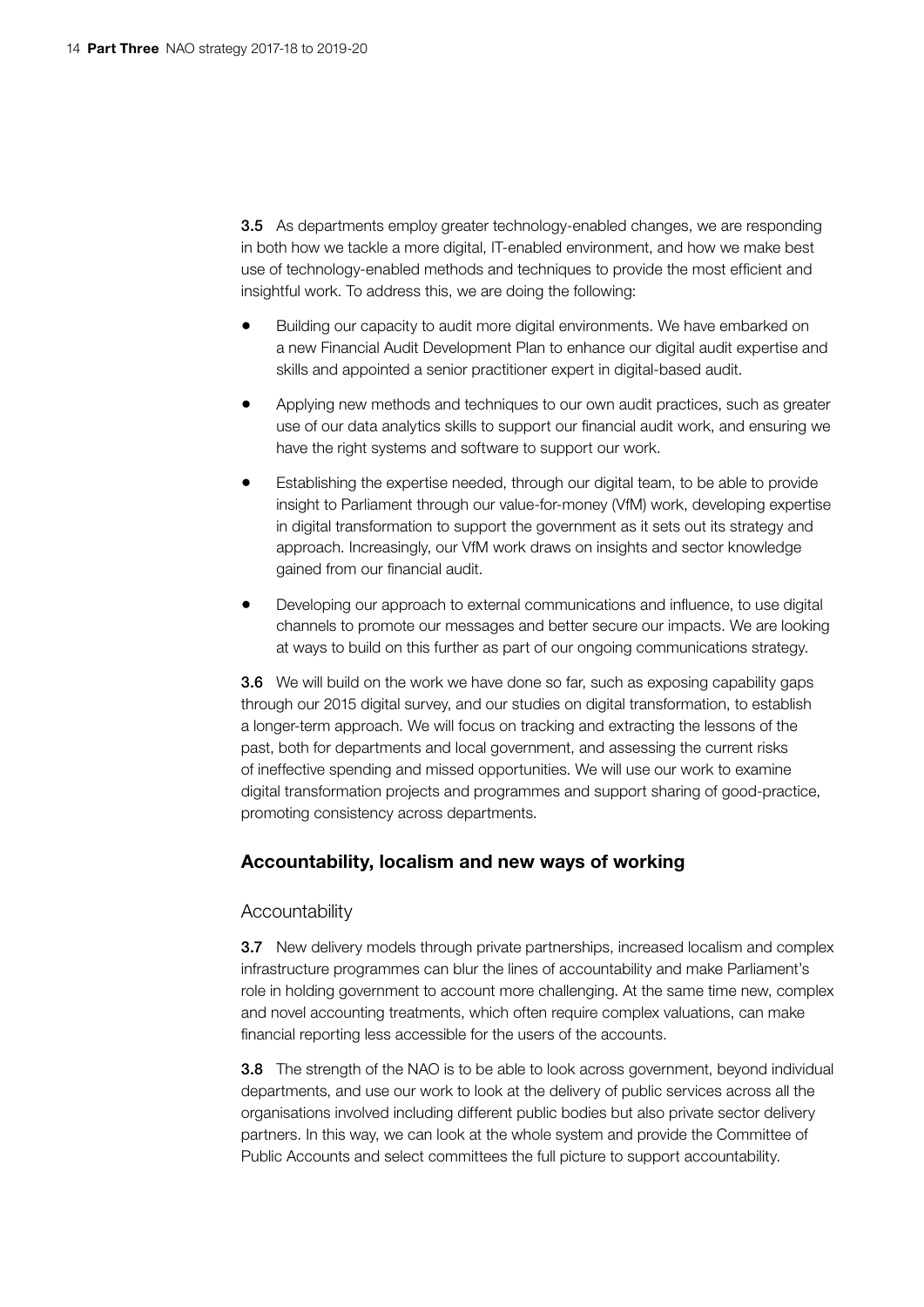3.9 By undertaking our new audit responsibilities to the BBC, Network Rail and UK Asset Resolution as well as powers to undertake value-for-money reports on the Bank of England, we will further enhance our capability for auditing a wide range of different types of organisations, including private sector bodies. This builds on the success of our auditing experience under the Companies Act 2006, and gives us the knowledge and experience to examine and comment with authority on new commercial delivery models involving private sector partners used by government.

#### Localism and devolution

3.10 More responsibilities have moved to local authorities and others as government has increased localism and delegated responsibility from the centre of government. Central government sets the aims and policy objectives, while local organisations increasingly decide how to spend the funding based on local needs and priorities. Further devolution deals between central government and local areas in England are the latest in a range of initiatives and programmes designed to support decentralisation. There are real opportunities for local bodies to integrate activities across organisations and services. However, centrally made decisions and cost reductions need to be made with an understanding of the full implications so costs or service pressures are not simply moved elsewhere, and clear lines of accountability must be established upfront.

**3.11** In response, we are planning more studies focusing on systemic issues that are affecting local bodies, such as financial sustainability of local authorities, transformation and support for local economic growth. These reports can provide evaluation, commentary and advice and help improve public services through a complete view of the use of public funds, helping to inform Parliament while adding value at the local level, and to comment on whether responsibilities have been properly delegated.

**3.12** We will leverage our ability to view government policy through to implementation to consider services from the users' perspectives. This end-to-end perspective of service delivery puts us in a strong position to enforce the message that government needs to understand the impact of its decisions on local bodies and those who rely on them. Studies we have published – such as our work on the quality of help and protection services delivered by local authorities for children, access to mental health services and the health and social care system's management of discharging older patients – have highlighted the impacts of departmental decisions on the welfare and life quality of UK citizens. Our future programme builds on this, with studies on issues such as adult social care and human trafficking.

**3.13** We will focus our work to ensure joined-up delivery between services at the local level, as services do not operate in isolation and the impact of success or failure in one area can have repercussions on the demands placed on other services. For example, our work on mental health services highlighted that implementing the access and waiting time standards depends on actions taken by many local commissioners and providers working in a complex system of service providers including NHS bodies and private and third sector organisations.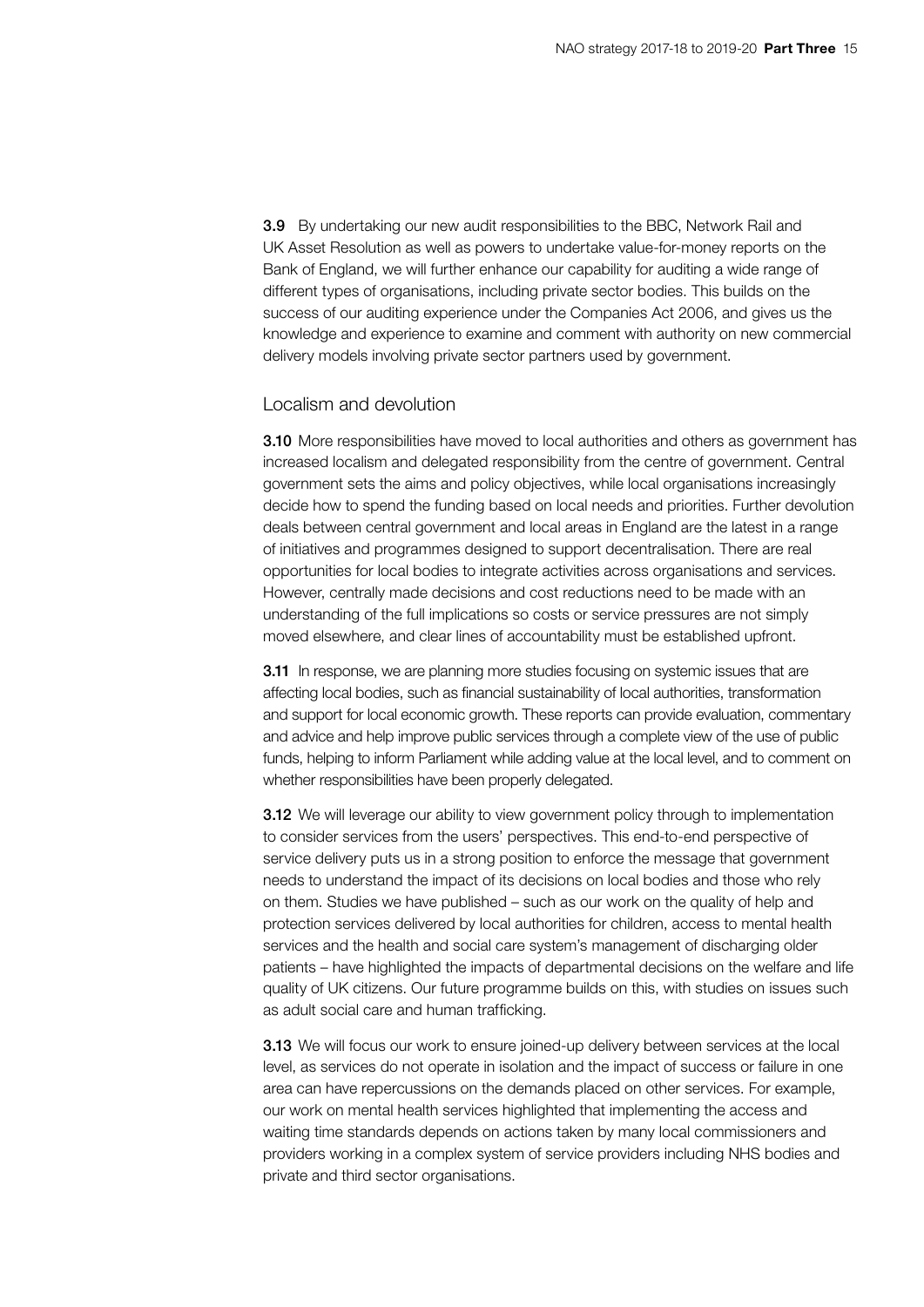3.14 An essential responsibility we continue to have is to set the *Code of Audit Practice*, which sets out what local auditors are required to do to meet their statutory responsibilities. This code and its guidance support local auditors and underpins a consistent high-quality approach to the audit of local public bodies. In setting the code and through our engagement with the audit profession we will set out the issues that auditors need to focus on in delivering value for money.

#### The changing environment

#### Brexit

**3.15** Although the timing and terms of the UK's exit from the European Union (EU) remains uncertain and the economic arrangements have yet to be agreed, it is inevitable that there will be wide-ranging consequences for government, including changes to funding streams such as those currently delivered under the Common Agricultural Policy. The role that the NAO will have in supporting Parliament, and the demands on our work programme and resources, is unclear at this time. However, we are developing our approach as the process unfolds, and we are ensuring we have the capacity and capability to be able to respond as needed.

#### Capability in the public sector

3.16 The civil service has to negotiate the UK's departure from the EU while at the same time delivering an ambitious programme of reform and transformation involving infrastructure investment and other major projects. To manage this scale of change effectively, the civil service needs new skills and capabilities and must be more effective in prioritising. Long-established weaknesses such as optimism bias in what it can realistically deliver, short-termism in planning and a lack of strong financial management will all need to be addressed.

**3.17** We will continue to focus the NAO's work on the capability and capacity that is needed in government, and identify where there are skills gaps that need to be addressed. We are promoting the message that government needs to identify the capability it needs in advance, and to have a robust plan for how it will address skills gaps. To increase our impact, we are engaging with projects and programmes earlier in their development to enable risks to be identified and remedied.

**3.18** Through our cross-government perspective we will draw out the systemic issues that cut across government, to support a consistent approach to addressing the common barriers to success. Using our position and network of relationships, we will share good practice between those we audit, recognising where things are done well and sharing lessons learned.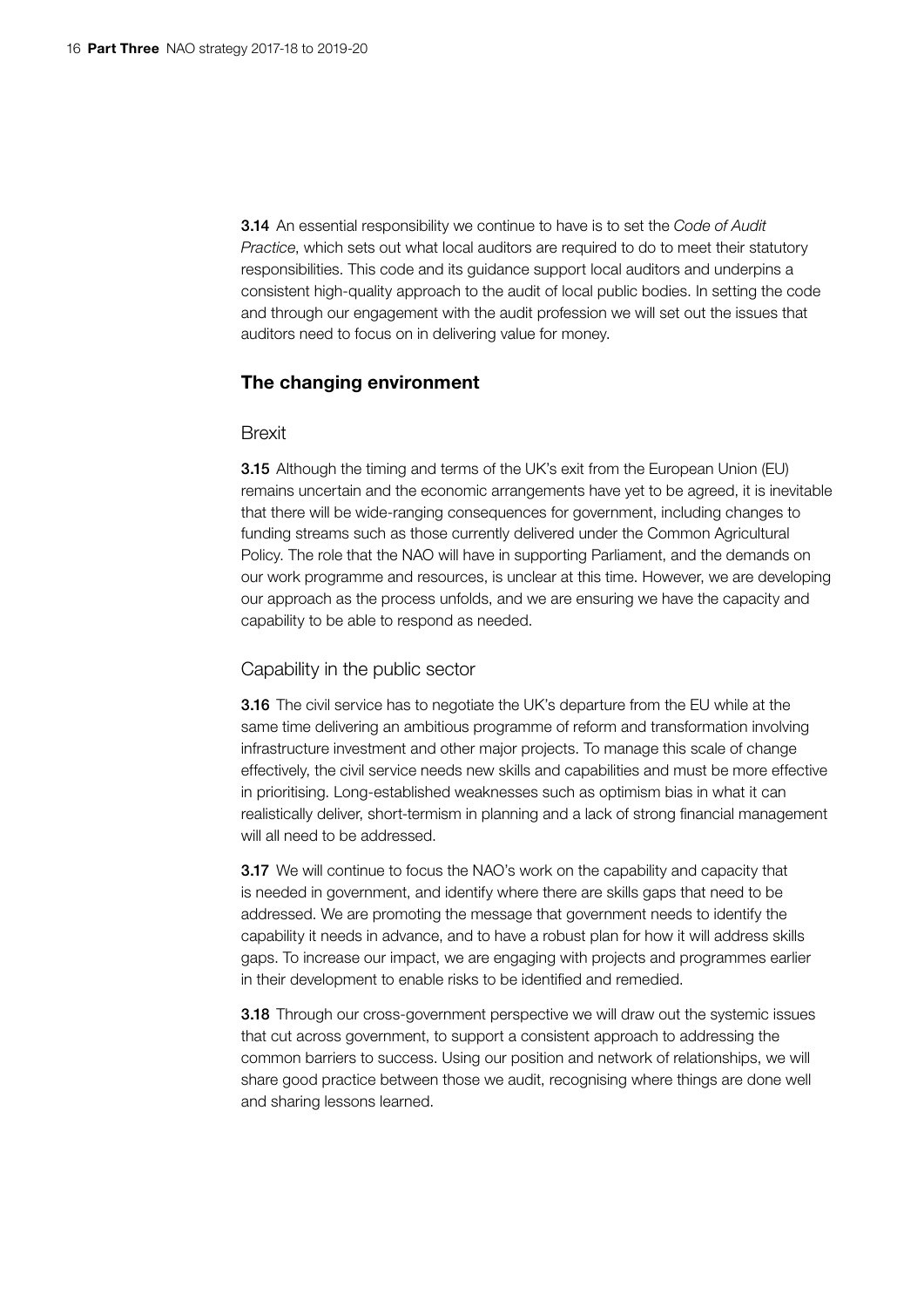#### Emerging risks

**3.19** Correspondence from the public and MPs, coupled with intelligence from our wider work, are often the first indications we have of risks to public services, and are therefore useful in bringing important issues to our attention. Where the risks warrant it, we undertake investigations to provide a rapid assessment of service quality, failure and financial management to provide targeted findings quickly. For example, 2015 saw the collapse of the charity Kids Company, prompting us to undertake an investigation to provide a quick response to a complex and sensitive issue to support the Select Committee.

#### Restoration and renewal of Parliament

3.20 In September 2016 the Joint Committee on the Palace of Westminster recommended that Parliament should move out temporarily from the Palace of Westminster so that restoration and renewal work can be carried out as efficiently and cost-effectively as possible. Should Parliament accept the Joint Committee's proposal, the restoration and renewal programme, which would commence early next decade (although initial planning is likely to be sooner), will be a large, costly and complex project involving a nationally significant building in the heart of a UNESCO World Heritage Site.

3.21 As Parliament's auditor, we possess the skills and capability to help Parliament secure value for money and advise the House Service on how to improve its delivery of services. Although any future role for the NAO regarding restoration and renewal is to be determined, and contingent on Parliament's approval, we are well equipped to provide audit and assurance work as the programme develops.

#### Our new responsibilities

3.22 As discussed, government and Parliament has expanded the role of the NAO to include new financial audit and VfM responsibilities. We are committed to providing the same high quality of financial audit and reporting on the efficiency, effectiveness and economy of these organisations through our VfM studies, in keeping with the same values of independence, fairness, authority and collaboration that we apply to our existing work.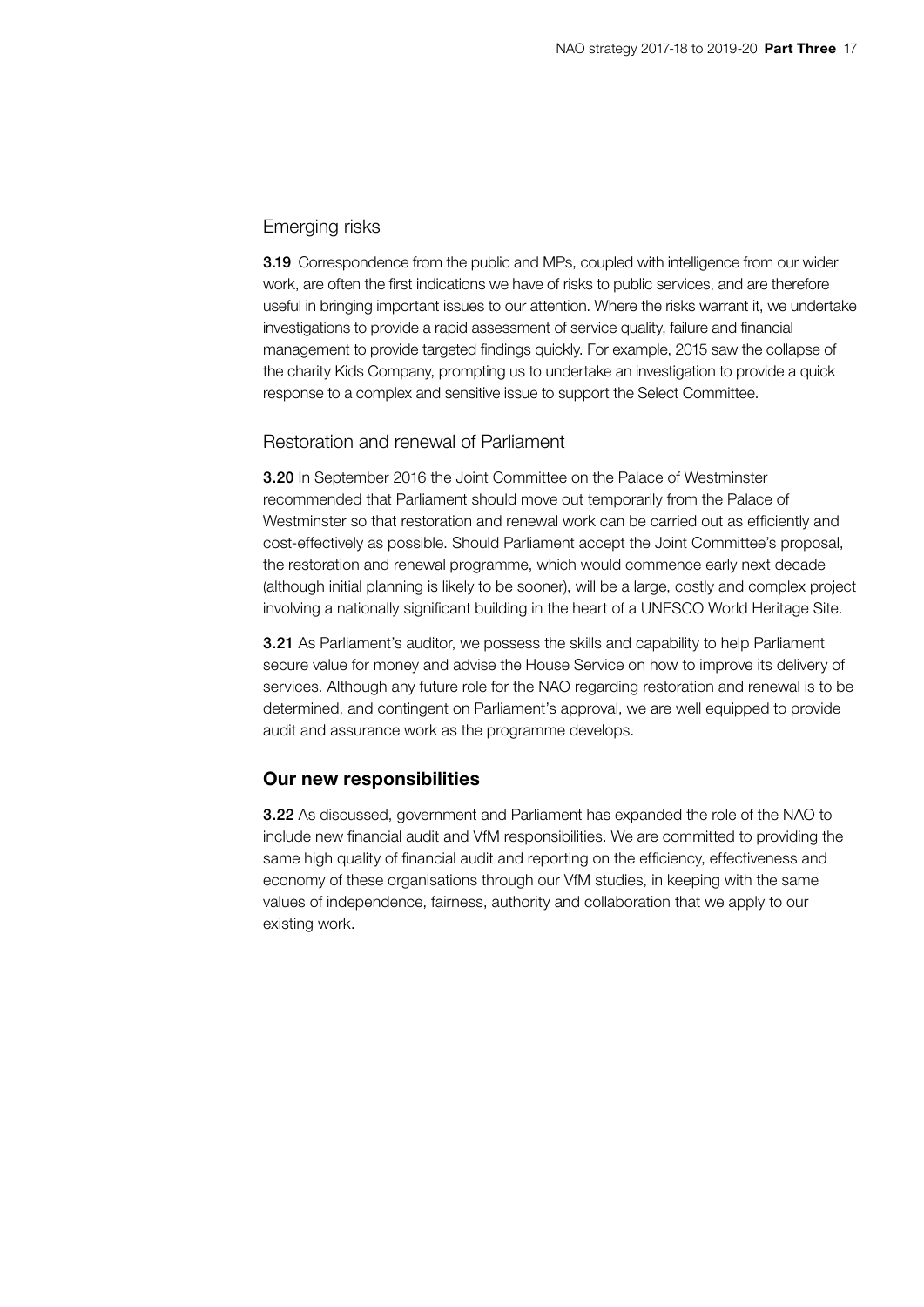#### Using our influence

3.23 To increase our influence and encourage improvements in public services through the implementation of our recommendations, we need to ensure that we communicate effectively. To increase our reach and make our work more accessible we are:

- increasing the types of output we produce, so that as well as VfM reports we are also producing interactive media, and shorter reports and briefings tailored in length and style to the target audience, such as MPs and chairs of audit committees;
- using digital communication, including social media, as a powerful tool for reaching our audiences through digital 'showcases' of our work, podcasts and infographics;
- engaging more through external networks, using speaking opportunities and delivering events, such as seminars, to facilitate the sharing of best practice and knowledge; and
- ensuring that we give a consistent message on the important issues. By having an integrated approach to our campaigns on strategic themes and cross-government work, we will highlight the systemic issues and identify the critical interconnections in public service delivery.

3.24 We also recognise the importance for our people to have the skills needed to influence and support those we audit, at all levels of our organisation. Through our culture, training and career development, we provide our people with the expertise and confidence to support the organisations we work with. Collaboration is an integral value to our business, and one we encourage in all our work.

**3.25** Through our responses to addressing the most significant challenges of today and our ability to influence our wide range of stakeholders, we ensure we have the capability, focus and responsiveness to provide a better service to the Committee of Public Accounts, select committees, and Parliament more widely.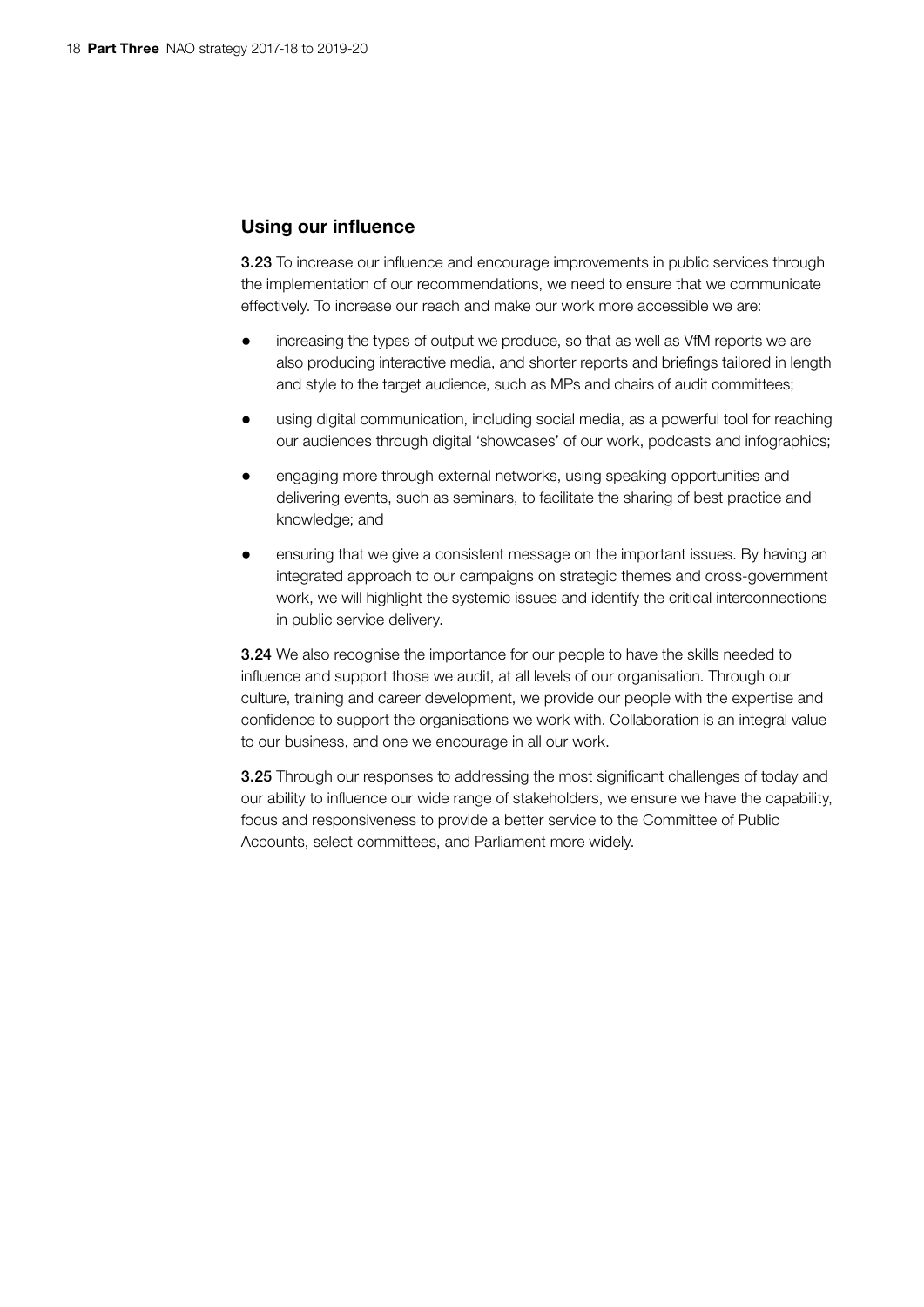## <span id="page-18-0"></span>Part Four

### Our people

4.1 Our people remain our most valuable and important assets. Many of our people are qualified accountants, but in addition, we have a breadth of other valuable expertise including skilled professionals such as economists, statisticians and business analysts as well as those with skills in important areas such as commercial and digital. We recognise the value of all the skills we have and what they can offer, and we work in an integrated way through multi-disciplinary teams and knowledge sharing such that we bring the full range of our expertise to all of our work.

4.2 The National Audit Office's (NAO's) staffing approach is to recruit graduates and school-leavers each year to train as accountants and our pass rate for the professional examinations remains significantly above the national average year-on-year. We have recently reviewed our staffing approach, and concluded that this remains the best way to ensure that the NAO attracts and retains the right skills and aptitude.

4.3 We are, nevertheless, vulnerable to market conditions and the ability of private sector employers, particularly financial services, to offer more competitive salaries. To help manage this risk, we have focused our training programmes as part of a longer-term career with the NAO, actively re-selling our employment offer to trainees as they qualify, through better career development support and greater access to challenging work opportunities. These actions, which includes the introduction of additional recognition payments one year and two years post-qualification, help us retain the people we need and we are now well-placed to take on the extra work we are being asked to do.

4.4 However, the recruitment market can change quickly. Therefore, our forward salary costings, which are aligned with central government pay guidance, also include flexibility to go beyond this should there be a clear business need to improve retention.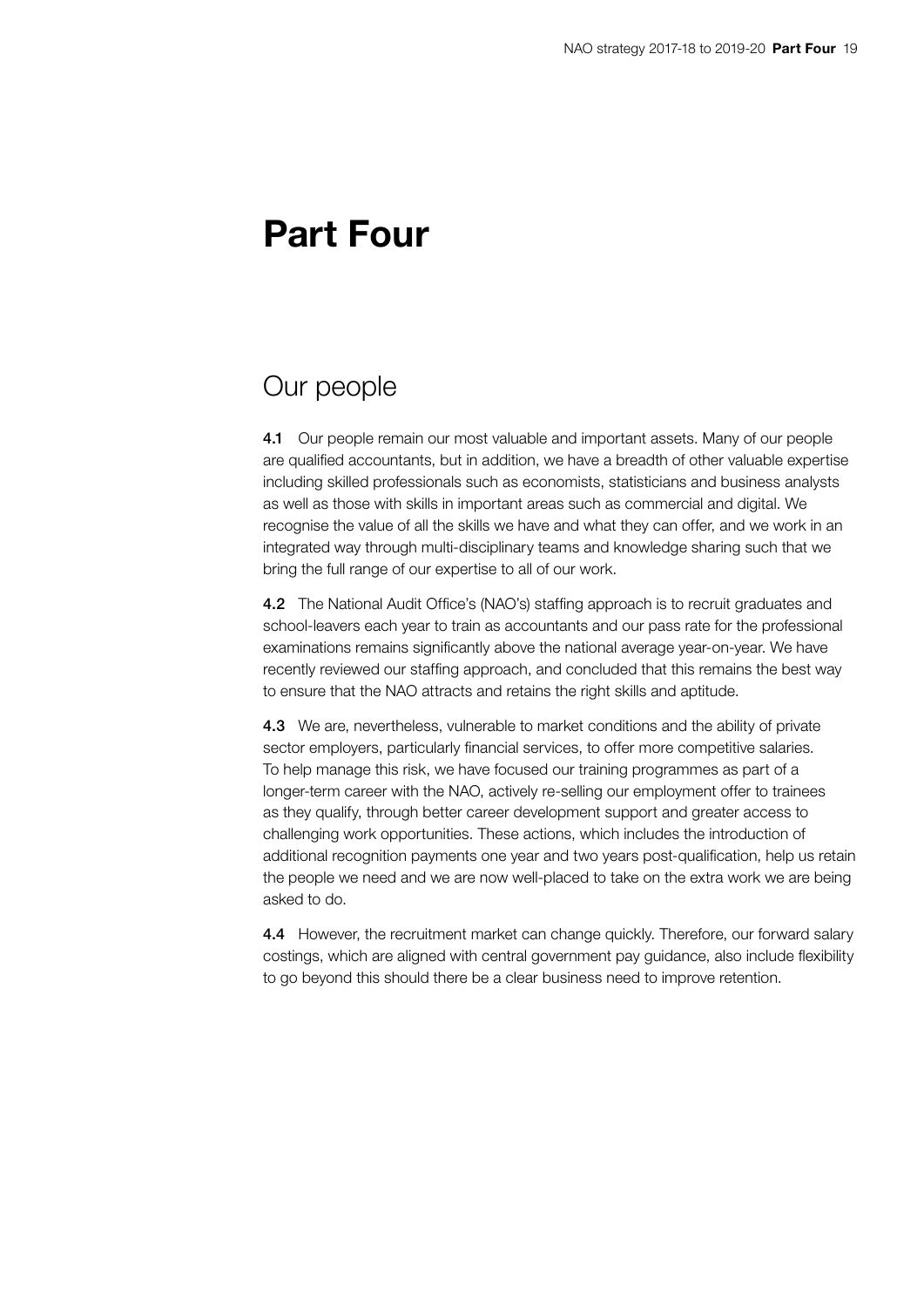#### Skills and development

4.5 Maintaining and enhancing the quality of our work requires that our skills keep pace with developments externally and are relevant to the challenges faced by those we audit. This goes further than the professional accountancy qualification that many of our people have and recognises that a breadth of skills is necessary and valuable to our work. We support our people to acquire other relevant qualifications, such as those offered by the International Association for Contract and Commercial Management and the Chartered Institute for Securities Investment. Our priorities over the next three years are to:

- enhance the digital skills and expertise of NAO people. This is important both for our financial audit, but also in widening our ability to evaluate the value for money of digital-enabled transformation;
- develop and extend the NAO's data analytic capability. We have a well-established internal data service. This is particularly important in sectors such as local government and health, where assessments of value for money often require analysis of large datasets. We are extending this approach to other sectors, such as education;
- widen our people's operational experience. Well-developed sector knowledge, such as in health, local government or defence, combined with experience of managing a project or delivering a service are valuable in deepening our insight into the typical issues that organisations face. We will widen NAO people's experience of this through secondments and other work experience, where practicable, in the public, private and voluntary sectors. Secondments to select committees are now well established as part of our wider support to Parliament;
- deepen our expertise in the strategic issues that departments and local bodies face so as to improve the insights we provide and the quality of recommendations we make;
- enhance NAO people's influencing skills, supporting our strategy to widen and deepen the NAO's impact in helping support improvements in public service delivery; and
- support NAO people's personal development in leadership and management skills and through our 'way we work' training programme promote greater collaboration and team working. This will also support the consistent demonstration of behaviours to realise the full potential of our recently implemented new business support system.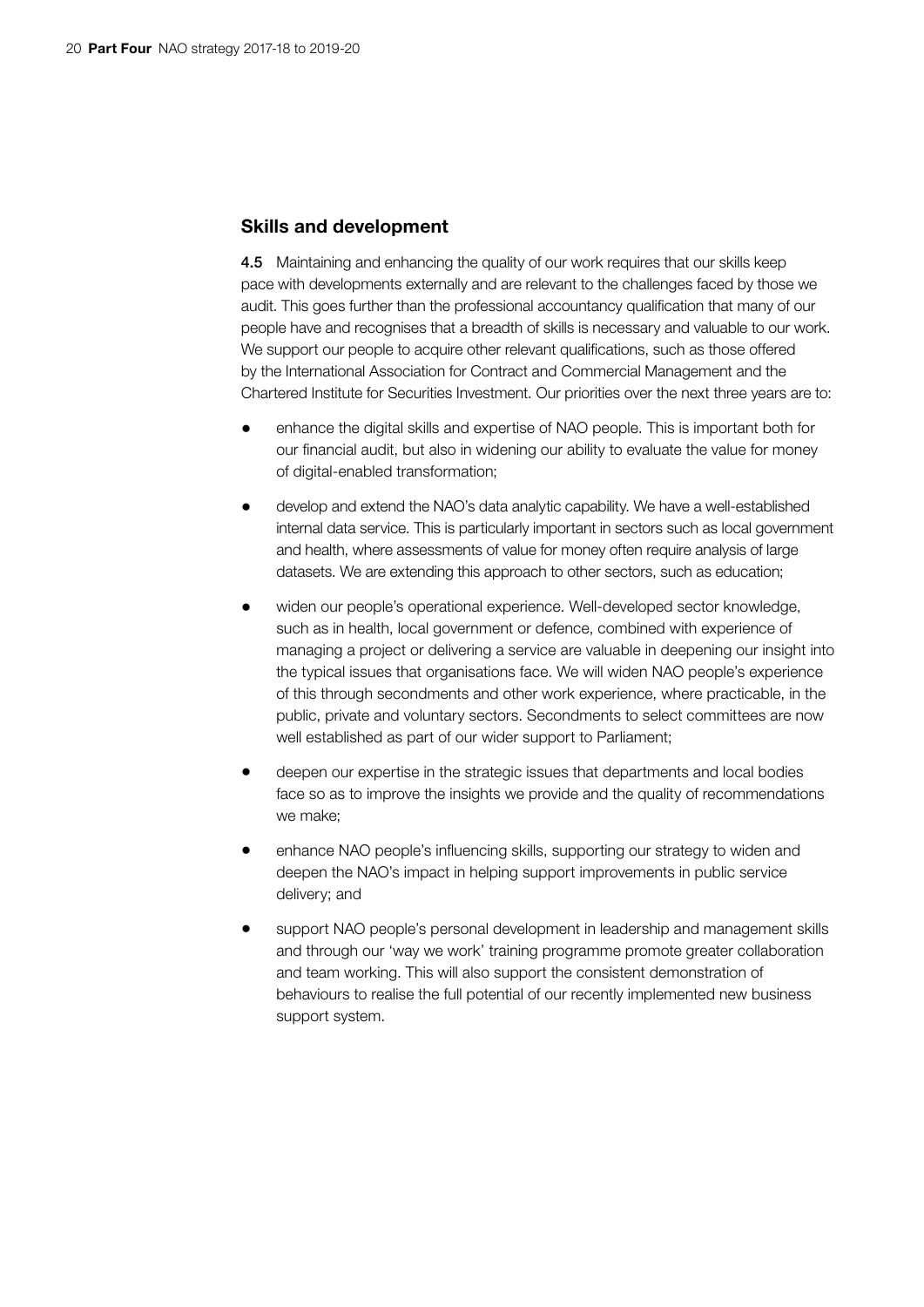#### Diversity and inclusion

4.6 Our commitment to making the NAO a more diverse and inclusive organisation is an integral part of who we are. To remain a high-performing organisation, we recruit, retain and develop people with a diverse mix of skills and experience, creating an inclusive working environment. We were one of the founding members of Access Accountancy, established to encourage a more socially inclusive accountancy profession.

4.7 The NAO's ultimate aim is to have a workforce that reflects the diversity of the wider population that we serve. In order to achieve this, we need to bring in a yearly graduate and school-leaver intake that reflects the diversity of the population and to promote staff in the same proportions as the feeder grades from which they are drawn.

4.8 Our diversity and inclusion strategy is based on three pillars:

- Talent pipeline: building greater diversity at all levels to senior leadership.
- Inclusive work environment: creating a barrier-free NAO.
- Diversity in our delivery: integrating diversity into all of our work.

4.9 Fundamental to the success of this strategy is clear governance and accountability, and regular monitoring and evaluation. The strategy and action plan is overseen by a Diversity Delivery Board, chaired by the Comptroller & Auditor General, and its membership is drawn from volunteers from across the business.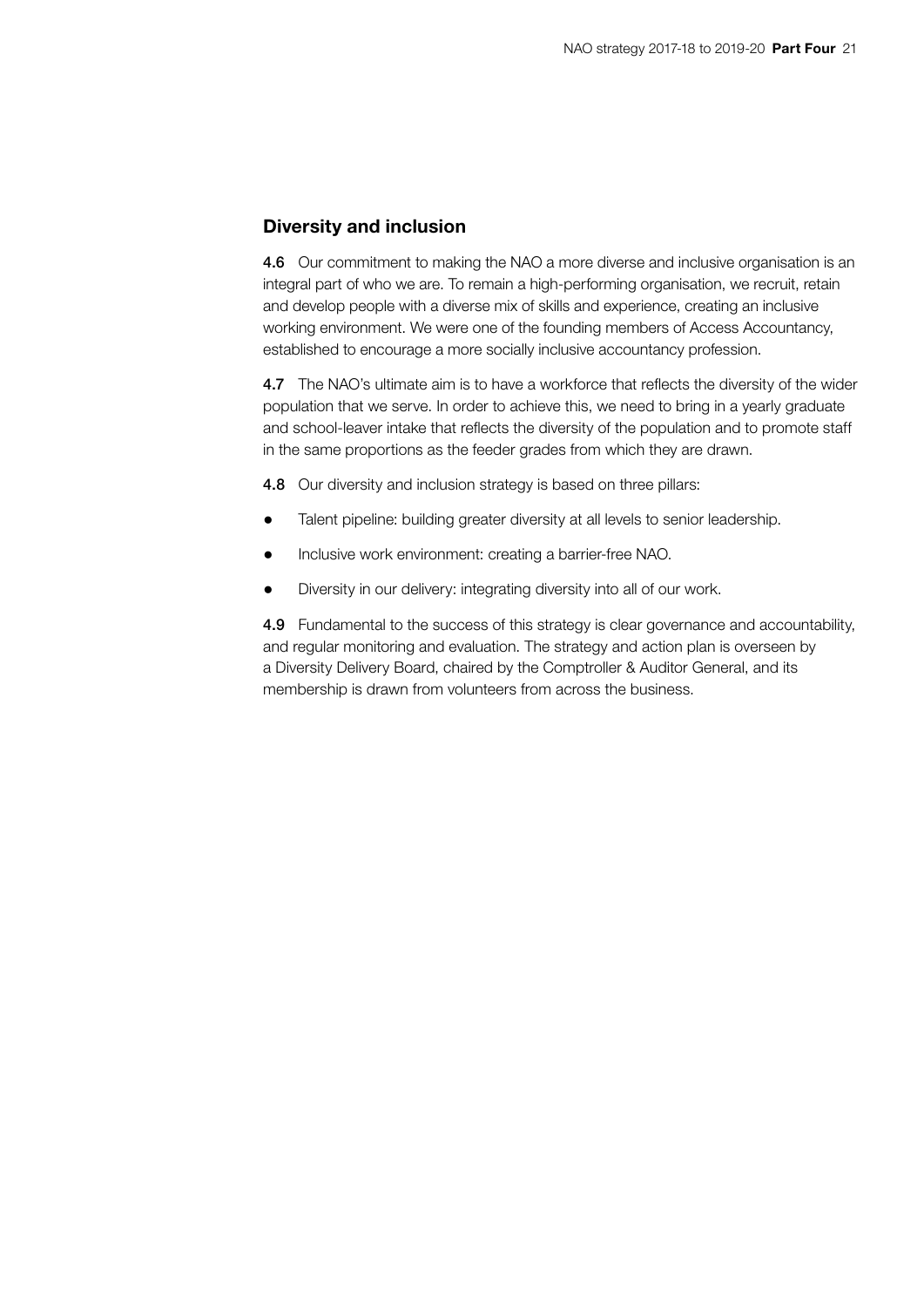## <span id="page-21-0"></span>Part Five

### Our resources

#### Supporting the National Audit Office (NAO)

5.1 For 2017-18, we are asking for net resources of £66.6 million. This is a £3.2 million increase compared to our 2016-17 Estimate approved by the Public Accounts Commission in March 2016. Our budget for 2017-18 has changed from our previous strategy document, but as we made clear at the time, we always planned to revisit our proposals should Parliament ask the NAO to carry out significant work in new areas.

5.2 We have a good record of accomplishment in making efficiency savings while maintaining the high quality of our work. However, so we can respond to the new requests that Parliament has made of us, we need extra resource in our audit and assurance capability. Our budget for 2017-18 therefore allows for an increase of 20 in our planned staff numbers from 785 to 805 to carry out this work, a £0.5 million investment in our audit technology and a £0.8 million increase in consultancy costs. This allows us to take on the challenge of auditing the BBC and the wider change in our responsibilities; allows us access to technical expertise should we need it; and makes sure our audit approach remains relevant in the modern digital world.

5.3 The extra work associated with our new responsibility also impacts on our 2016-17 budget as preparatory work is underway. A separate supplementary request has been prepared and submitted to the Commission to request a change to our in-year budget.

5.4 The resource proposals for Years 2 and 3 of our strategy remain provisional, against a backdrop of continued uncertainty. The role that Parliament will ask of the NAO in reviewing the UK's exit negotiations with the European Union (EU) remains unclear. There are also plans for restoration work on the Palace of Westminster, which will be a major capital project, and one on which Parliament may ask the NAO, as auditors of the House of Commons, to provide assurance. Again, we do not know precisely what the impact of this will be on our work programme and this makes planning accurately for the future difficult. We will continue to revise and refine our resource estimates as things become clearer, but we must make sure we have the capacity to engage quickly on emerging issues when Parliament asks us to.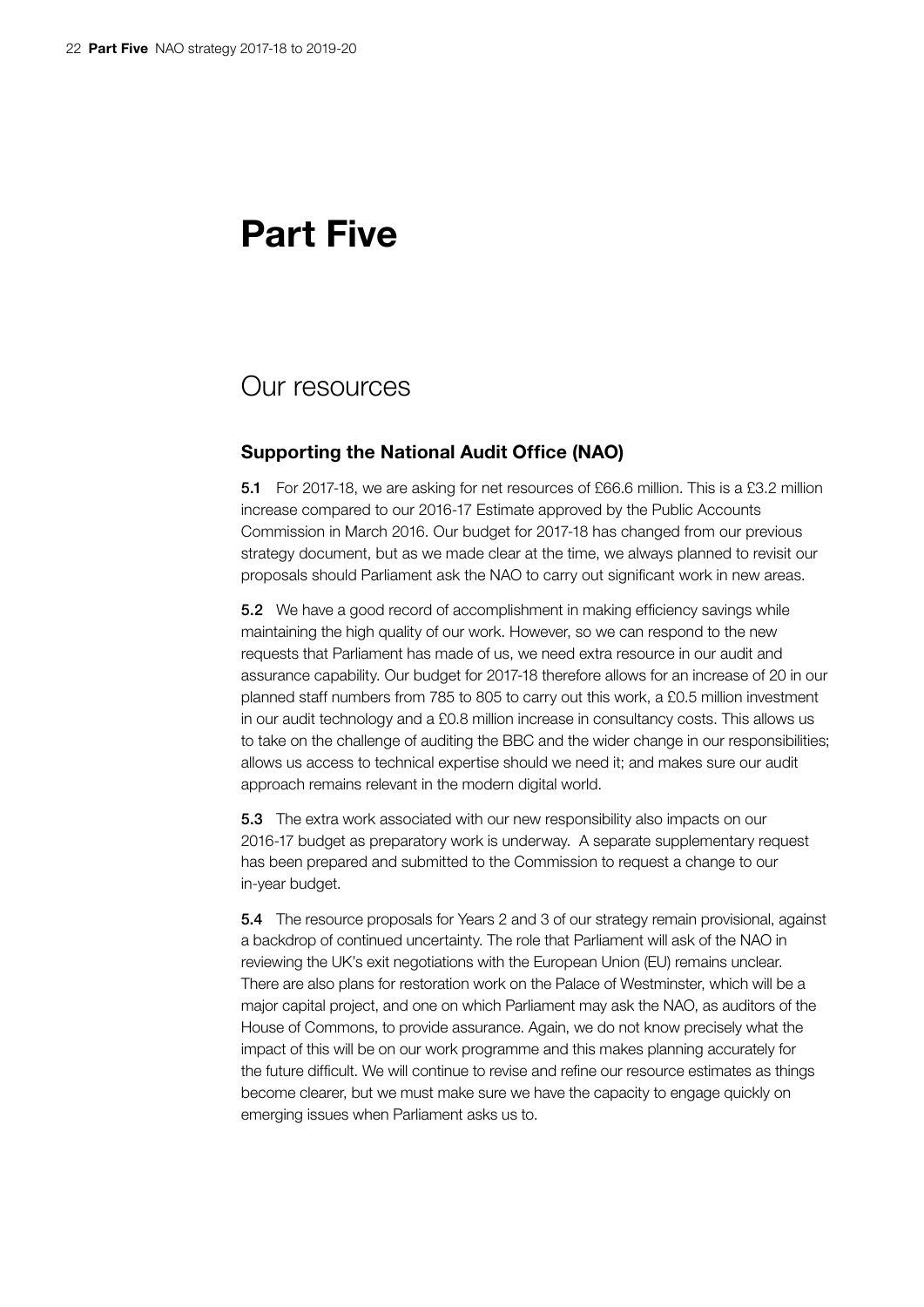#### Summary of resource proposals

5.5 The resources we need for the next three years are set out in Figure 2, with a more detailed costing in Appendix One. These proposals include the upfront investment in 2017-18 as we need to reposition ourselves for the increase in our audit responsibilities, but thereafter reflect our commitment to making ongoing efficiencies.

#### Continued efficiency

5.6 These resource proposals are set in the context of what we have already achieved. Since 2010-11, we have reduced the cost of our work by 20% in real terms even while expanding our range of value-for-money (VfM) work in the local government sector, and taking on specific functions from the Audit Commission relating to the *Code of Audit*  Practice. Excluding these, our baseline spend has fallen by around 26%<sup>1</sup> in real terms over this period.

5.7 Our efficiency programme now focuses on reducing both the number of people working in our back office, and associated contract costs, and we are on track to make the savings of £3 million in line with the findings of our internal corporate services review. We will achieve this by outsourcing specific functions where it is cost-effective to do so, optimising our contracts with suppliers by purchasing more services through the government Cloud marketplace, and with the successful roll-out of new Finance, Human Resource and planning systems, which automates paper-based manual workflows.

#### Figure 2

#### Resources needed for the period ending 2019-20

|                                              | 2016-17<br>Estimate <sup>1</sup><br>E(m) | 2017-18<br>Proposed<br>$(\text{Em})$ | 2018-19<br>Proposed<br>E(m) | 2019-20<br>Proposed<br>$(\text{Em})$ | Total   |
|----------------------------------------------|------------------------------------------|--------------------------------------|-----------------------------|--------------------------------------|---------|
| Total expenditure                            | 81.4                                     | 85.4                                 | 84.8                        | 84.1                                 |         |
| Income                                       | $-18.0$                                  | $-18.8$                              | $-20.2$                     | $-20.2$                              |         |
| Net expenditure                              | 63.4                                     | 66.6                                 | 64.6                        | 63.9                                 |         |
| Change year-on-year                          |                                          | $+3.2$                               | $-2.0$                      | $-0.7$                               | $+0.5$  |
| Percentage of change                         |                                          | $+5.0%$                              | -3.0%                       | $-1.1%$                              | $+0.9%$ |
| Percentage of change<br>(inflation adjusted) |                                          |                                      |                             |                                      | $-4.8%$ |

#### Note

This is the Original Estimate. The NAO has requested a Supplementary Estimate which, if approved, will change total expenditure to £83.2m, income to £18.7m and net expenditure to £64.5m

1 Savings reported in National Audit Office Annual Report and Accounts 2015-16, Session 2016-17, HC 237, National Audit Office, June 2016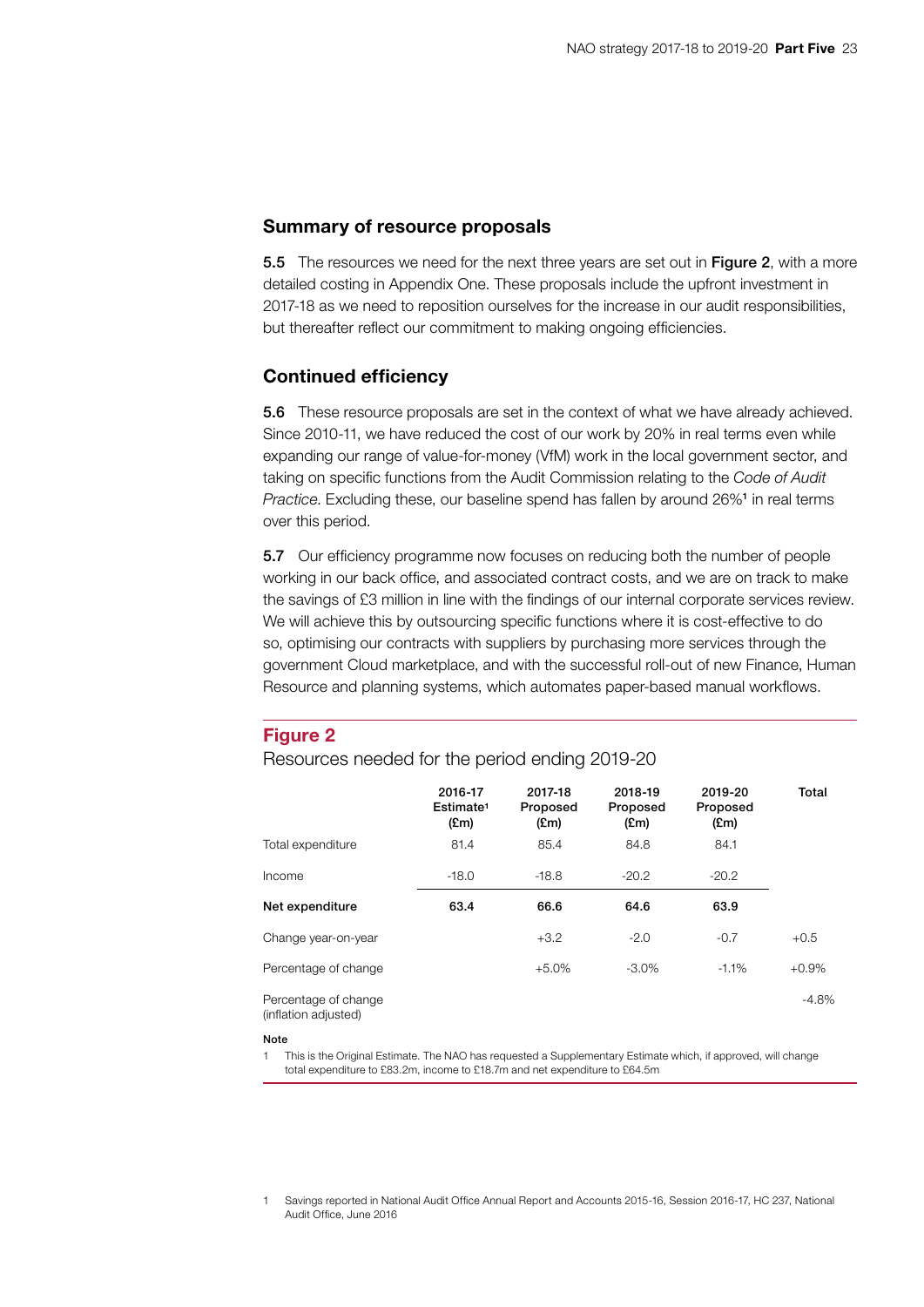5.8 Where we now ask for extra investment, this is not for the costs of running our office. The investment is to grow the size of our audit capability and to update our audit methodology through better use of audit technology. We plan to increase our front-line capability while shrinking our corporate centre.

#### Meeting Parliament's changing needs

5.9 Since our last strategy document, Parliament and government have commissioned the NAO to take on more work and greater responsibility. This includes the proposal for the NAO to become the financial auditor of the BBC, which is a significant and strategic audit. These changes to our remit include our appointment as auditor to UK Asset Resolution; an expansion of our access rights to the Bank of England; machinery-ofgovernment changes in wake of the UK referendum, and additional work associated with providing a level of assurance to both the UK and Scottish Parliaments following the introduction of the Scotland Act 2016. We have consolidated these new statutory responsibilities into our forward work plans. We anticipate we may need to access specialist consultancy and legal advice to deal with many of the complicated issues arising from this work, and from wider issues around Brexit. We have included provision for this within our plans.

#### Figure 3

Resource plans by type of work

|                                  | 2016-17<br>Estimate<br>$(\text{Em})$ | 2017-18<br>Proposed<br>$(\text{Em})$ | 2018-19<br>Proposed<br>(£m) | 2019-20<br>Proposed<br>$(\text{Em})$ |
|----------------------------------|--------------------------------------|--------------------------------------|-----------------------------|--------------------------------------|
| Audit and assurance <sup>1</sup> | 46.2                                 | 49.5                                 | 49.0                        | 48.5                                 |
| Value for money <sup>2</sup>     | 17.3                                 | 18.1                                 | 18.0                        | 17.9                                 |
| Investigation and insight        | 11.3                                 | 11.2                                 | 11.2                        | 11.1                                 |
| Support for Parliament           | 5.4                                  | 5.4                                  | 5.4                         | 5.4                                  |
| International relations          | 1.0                                  | 1.0                                  | 1.0                         | 1.0                                  |
| Comptroller function             | 0.2                                  | 0.2                                  | 0.2                         | 0.2                                  |
| <b>Total expenditure</b>         | 81.4                                 | 85.4                                 | 84.8                        | 84.1                                 |
| Income <sup>3</sup>              | $-18.0$                              | $-18.8$                              | $-20.2$                     | $-20.2$                              |
| Net expenditure                  | 63.4                                 | 66.6                                 | 64.6                        | 63.9                                 |

#### Notes

1 Our audit and assurance budget will increase by £3.3 million to take into account the change in our audit portfolio, including provision for work on the BBC, the UK Asset Resolution Ltd and an investment in audit technology.

Our value for money portfolio will increase to include extra work on the Bank of England and the financial services sector.

3 Income will increase where we can charge additional fees for our extra audit work. We will not recover set up costs associated with the BBC.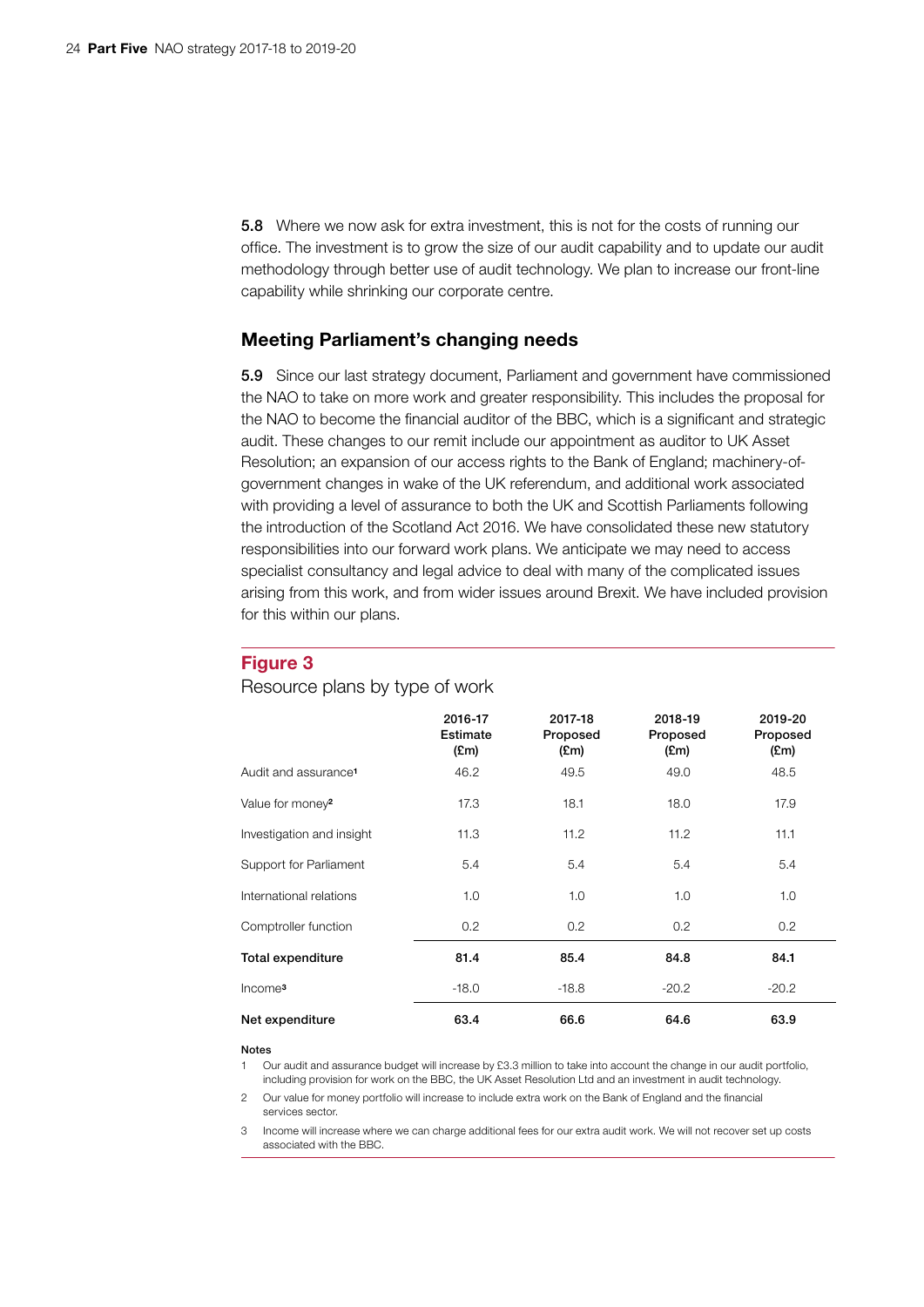5.10 The BBC financial audit has significant resource implications for us. It is a complex international body with commercial activities, a range of subsidiaries and a significant pension scheme. The impact on the NAO is wider than simply the audit. Changes to the consolidation boundaries now means that a range of BBC activities are to be consolidated into the Department for Culture, Media & Sport accounts, and will need to be fully aligned with government reporting standards. It is important that we make a success of the challenge the BBC brings, and we will, if we have enough resource to make sure the right people with the right skills are assigned to this work. Our early planning indicates at least 20 full-time people are needed to support this audit, with senior engagement throughout. We expect to buy-in specialist expertise to assist with taxation issues and we will incur travel costs as the BBC is a multi-location audit with operations overseas. We will continue to refine these estimates as we open up communications with the body, and complete our handover with the outgoing auditors.

5.11 There will be start-up and mobilisation costs associated with this work, and we need Parliament's support to help us prepare for it. When we took on the audit of Network Rail we funded ourselves the costs associated with building up skills and knowledge of the organisation. However, the audit of BBC is of a much bigger scale. We have started some preparatory work and we plan to assemble a shadow team to work alongside the current auditors and understand the business to ensure a smooth transition to the new audit arrangements. We will not recover these initial upfront costs associated with taking on this new assignment. However, once we have completed the handover process, we will start to recover a significant proportion of the ongoing audit costs through fees charged directly to the BBC.

5.12 The other areas where our responsibilities are growing are substantial. UK Asset Resolution is a significant body set up to return financial assets that were nationalised during the financial crisis back to the private sector. This is a complex and technical audit to pass to the NAO. Our new access rights to the Bank of England will increase the range of our VfM work and will allow us a more holistic approach to our studies on the UK's financial system. We need people with relevant expertise and knowledge of the regulations and are building up our corporate finance capability.

5.13 The machinery-of-government changes introduced following the UK referendum on EU membership will further impact our audit portfolio. We are now the auditors of the new Department for Exiting the European Union, the Department for International Trade and the Department for Business, Energy & Industrial Strategy. We will also need to complete work on the closure and transfer of functions of the Department for Business, Innovation & Skills and the Department for Energy & Climate Change. This includes the transfer of responsibility for higher education to the Department for Education, an increasingly complicated sector with the growing number of Academies. All of these changes will mean additional reporting and audit requirements.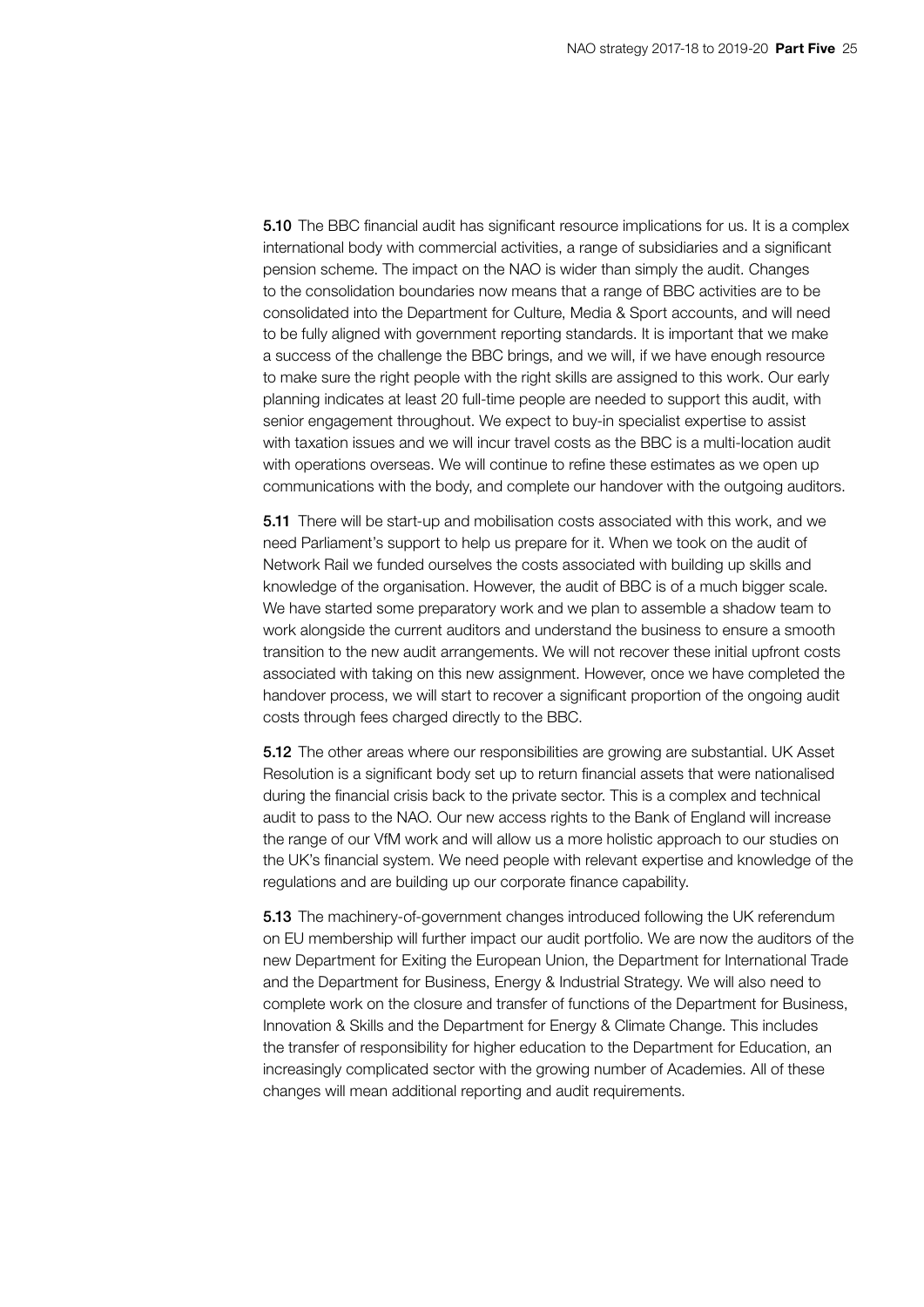5.14 In addition to the 20 people we have earmarked for the BBC financial audit, we have also made provision to deploy people to take on this other extra work and to support improvements in audit technology. The total number of people we need to discharge our statutory duties is included within our staff costs projections (Appendix One, Figure 6). Our planned complement for next year is around 805 compared with our current complement of 785. While we do need to increase the size of our front-line teams, we will partly fund this through our programme of ongoing efficiencies and reductions in the numbers of our corporate support staff. We are asking Parliament to make up the balance.

#### Investment in audit technology

5.15 This strategy document introduces plans to invest in audit methodology and make better use of technology to simplify, standardise and automate our audit approach. We request a budget of an extra £0.5 million per year over the period to allow us to develop our audit capability and make sure it is fit for purpose, given the move in the public sector towards more digital government (Appendix One, Figure 7). This investment will be in two key areas: first, there will be investment in software products (for example, data analysis products; tools to automate certain audit tasks); second, there will be investment in the skills development of our staff to ensure we can use the new tools to their maximum while having the broader understanding of technology matters to interpret what these tools tell us about the organisations we audit in terms of their use and control of technology. We continue to develop our plans in this area, and we will discuss them further with the Public Accounts Commission before drawing down on this budget. We are committed that any investment we make can first demonstrate that it will both pay back its cost outlay in terms of increased efficiency, and will enhance the quality of our work.

5.16 This investment will enhance the value from our audit and support to public sector bodies as they increasingly move to a digital way of doing business. The transition to digital government affects the processing, recording and reporting of financial activities of the entities we audit and will change the risk profile of many operations. These investment plans ensure our audit approach adapts to the changes within the entities we audit. They also mirror the investments that the major commercial audit firms are making as they respond to their own clients' move to digital operations.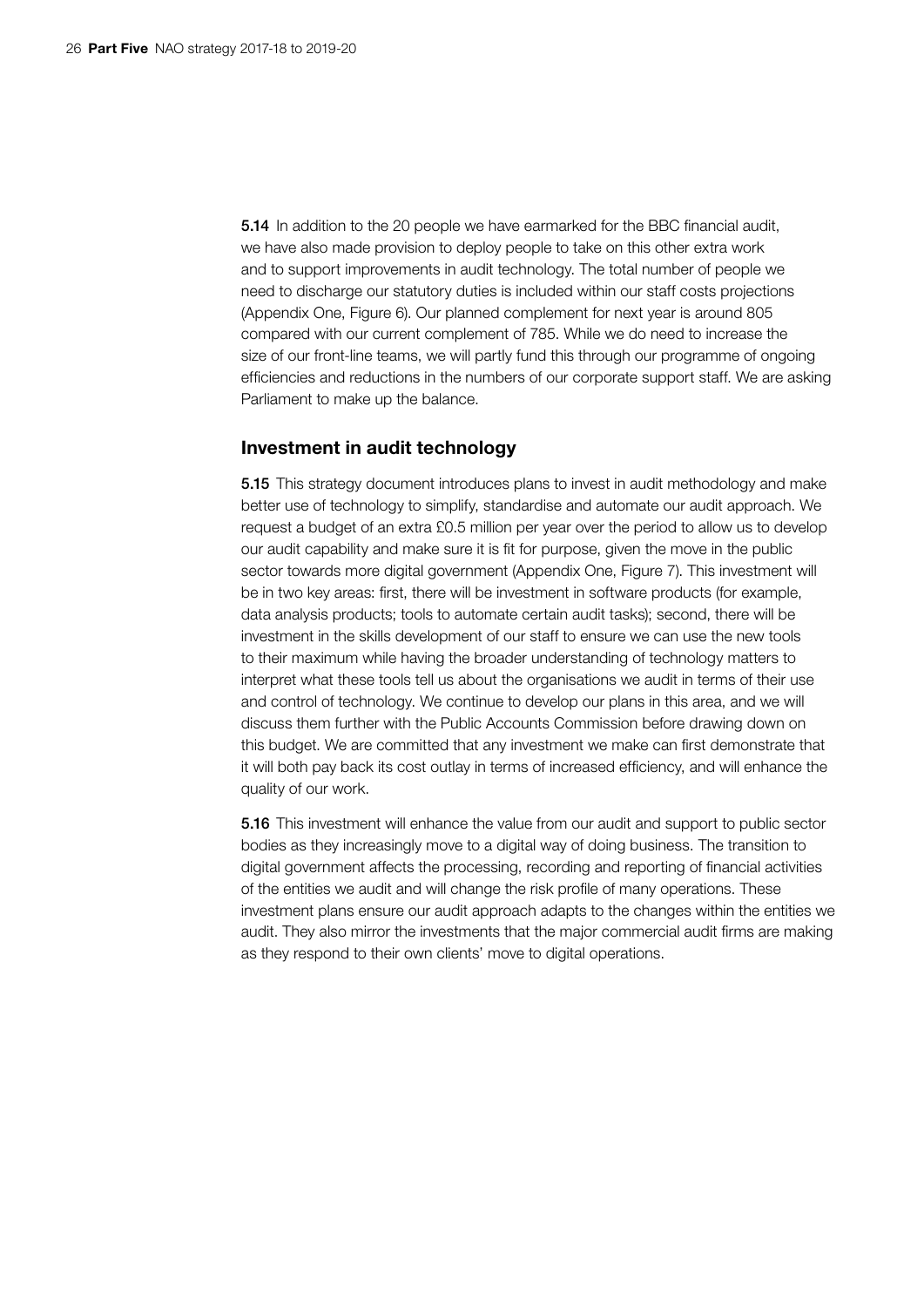5.17 We will increase the work we do with data analytics as a core part of our audit approach. Data analytics involves downloading and analysing full populations of financial transactions, reducing the level of manual testing and targeting the financial audit towards the areas of highest risk, and so improving quality and efficiency. This approach will be of particular value in the public sector, given the vast quantities of data held by government departments and the scope for drawing insight from analysis of these data across government. The roll-out will be coordinated by a small central team of digital specialists, which we will put in place. We will also invest in our own infrastructure to make sure we can receive, process, analyse, store and control bulk data without the risk it could be compromised.

**5.18** The budgets we need for this three-year investment in technology are set out in Appendix One, Figure 7. The return on this investment will be our ability to deliver ongoing efficiencies beyond the period of this strategy. Around 60% of our work is in financial audit, where the level of testing is set with reference to international standards regulated by the Financial Reporting Council. This investment in audit technology and better use of data analytics will ensure we meet all these external requirements and maintain quality, while also making efficiencies in the core of our business. In addition, this investment can help increase the value and insights provided by our audits by deepening our expertise in this area.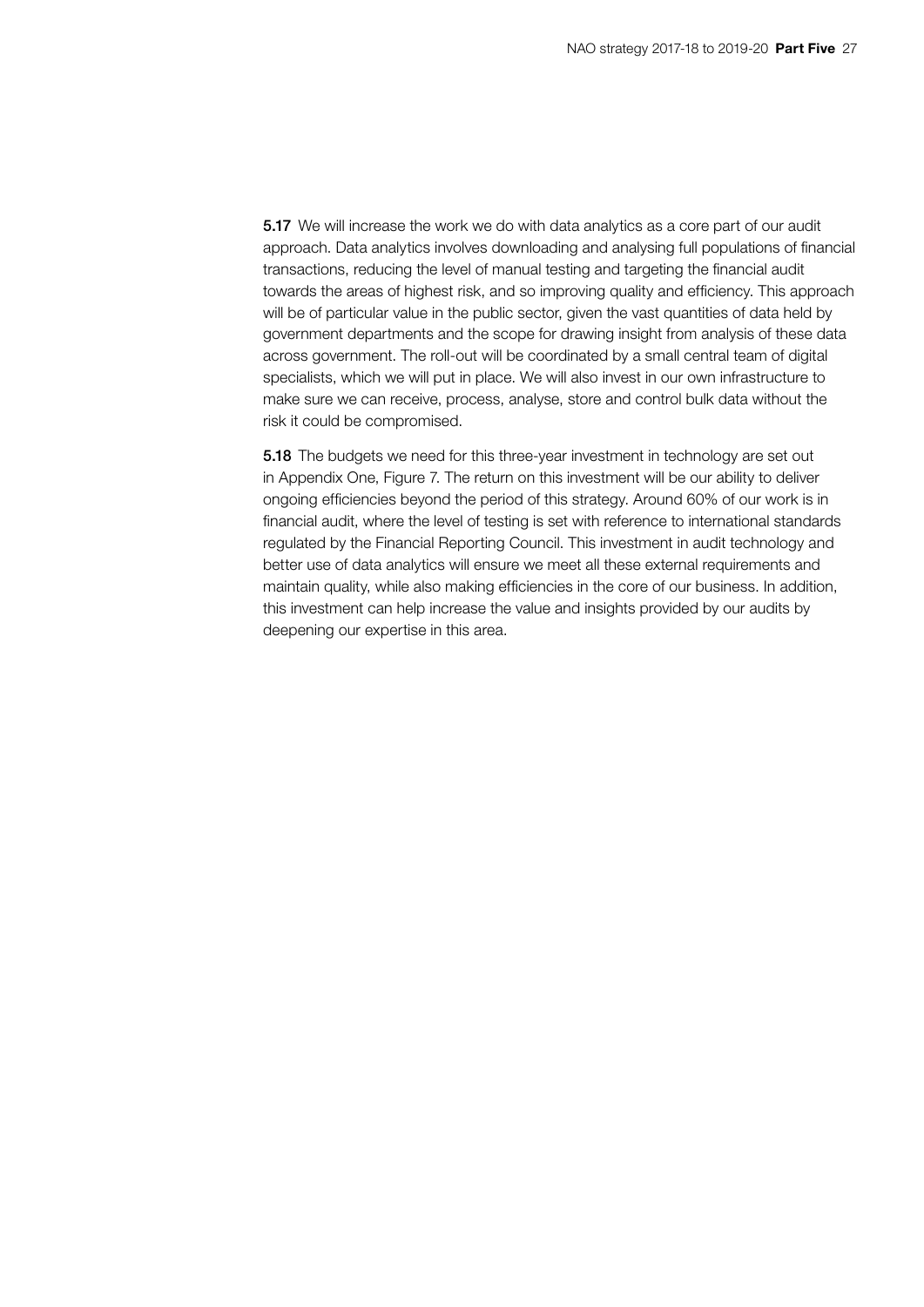## <span id="page-27-0"></span>Part Six

### How we demonstrate our contribution

**6.1** The National Audit Office (NAO) has a strong framework to measure our performance and demonstrate our impact. We use a well-developed approach to monitoring the level of acceptance of our recommendations and the recommendations of the Committee of Public Accounts arising from our work. We quantify the financial savings that our work has secured in those we audit and we ensure that these savings are agreed, and we will continue with our target of achieving at least £10 of financial impact for every £1 we spend. Not all beneficial changes from our work can be quantified, so we also capture the qualitative improvements we bring about through the influence of our work, by monitoring the full range of impacts of our reports. All impacts that we report are agreed with those we audit to ensure they are transparent and accurate.

6.2 Our stakeholders must have confidence in the quality of our work. Our financial audit work is externally reviewed annually for quality by the Financial Reporting Council, and we have an established practice of independent post-publication reviews of our value-for-money (VfM) reports by Oxford University Innovation, Risk Solutions and RAND. We also have a robust process for internal reviews of both our financial and non-financial outputs within the NAO.

6.3 We believe in understanding and being responsive to our stakeholders, to work collaboratively with them in order to maximise our impact and influence. We seek feedback from those we audit through externally commissioned surveys to understand how both MPs and the organisations we audit perceive our work, and we factor these views into how we plan and deliver our activities, such that we are constantly improving the value we add. We also frequently review our performance framework to test that it continues to provide a comprehensive and objective measure of our success against our strategic objectives, and that it provides a fair and rounded review of our performance. Our performance framework is detailed in Figure 4 overleaf.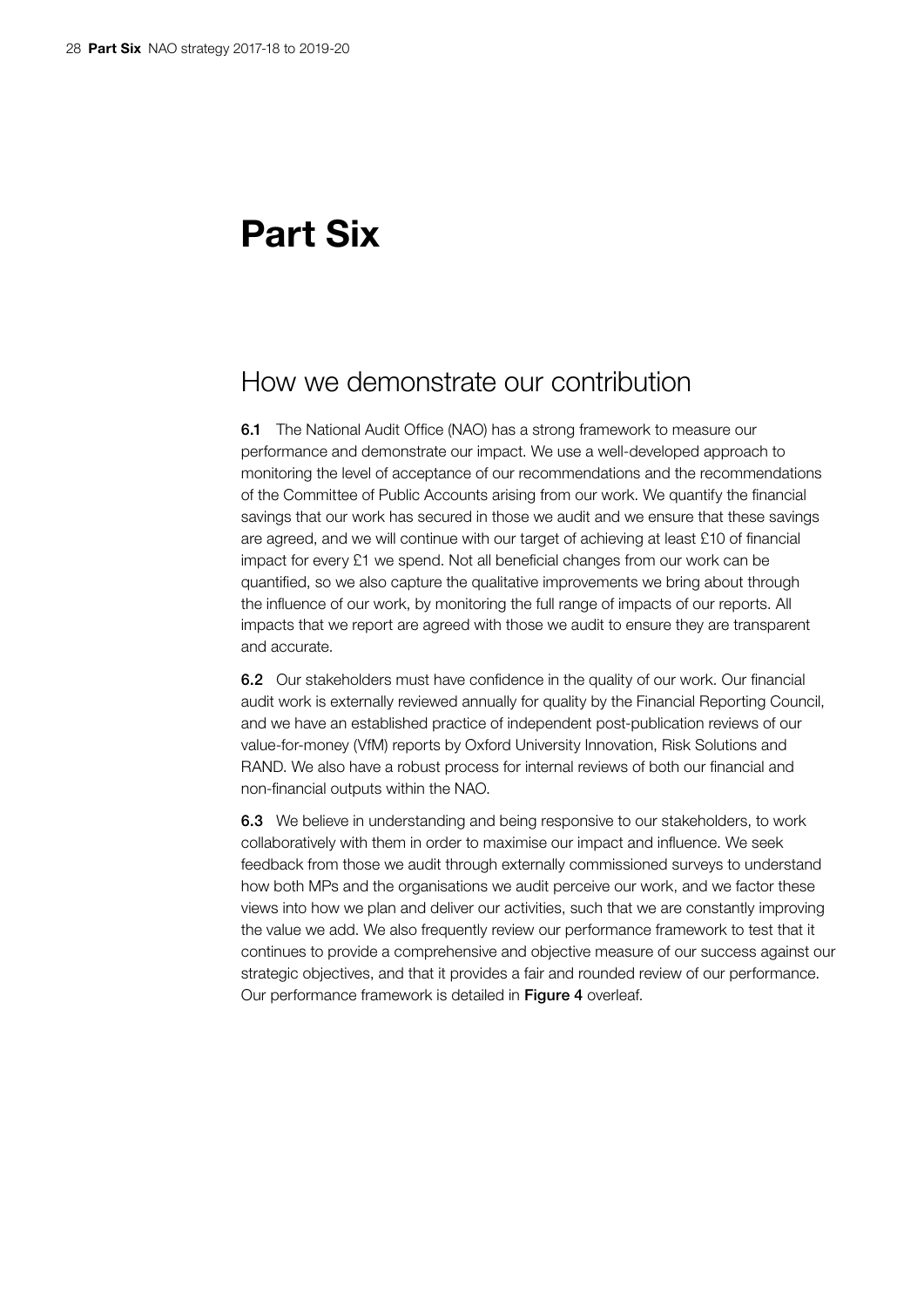6.4 In our Annual Report and Accounts 2015-16 we provide a detailed report on our successful performance in 2015-16. We achieved financial impacts of £1.21 billion, equating to a £19 saving for every £1 spent, greatly exceeding our target, while the case studies we report to demonstrate our wider impact show how our work has real impact for the public at the local level, benefiting individuals and promoting fairness in service delivery. The quality and expertise of our work remains widely recognised, reflected in 93% of our recommendations being accepted. We continue to support Parliament and influence stakeholders, with 47 Committee of Public Accounts sessions supported and more than 480 active external engagements in 2015-16 alone. Our success is due to the diligence and ability of our people. We are pleased to report that our staff satisfaction is further improving, and the quality of our people is apparent in the 97% pass rate of our people in professional exams, consistently above the national average.

#### Figure 4

#### Our performance framework

| Enabler                                     | What we want<br>to achieve                                                             | What success looks like                                                                                                                       | How we measure this                                                                                                                                                                                                                                                  |
|---------------------------------------------|----------------------------------------------------------------------------------------|-----------------------------------------------------------------------------------------------------------------------------------------------|----------------------------------------------------------------------------------------------------------------------------------------------------------------------------------------------------------------------------------------------------------------------|
| Developing and<br>applying our<br>knowledge | Cost-effective delivery<br>of our programme<br>of work, leading to<br>positive change. | Successful delivery of our<br>programme of financial<br>audit, VfM and wider work<br>programme.                                               | The total number of reports and outputs<br>(including financial audits) we produce;<br>the number of reports that supported a<br>Committee of Public Accounts hearing.                                                                                               |
|                                             |                                                                                        | Our work leads to positive<br>change in accountability and/<br>or public services in those<br>we audit.                                       | Case studies, agreed with the audited<br>body, which give examples of positive<br>changes resulting from our work.                                                                                                                                                   |
|                                             |                                                                                        | Our work generates financial<br>savings resulting from our<br>work of at least 10 times our<br>operating costs.                               | Total value of financial savings generated<br>by our work, as agreed with the audited<br>body, against our final net outturn.                                                                                                                                        |
| Increasing our<br>influence                 | Stakeholder awareness<br>and response to<br>our work.                                  | Recommendations arising from<br>the work of the NAO and the<br>Committee of Public Accounts<br>are accepted and implemented<br>by government. | The percentage of Committee of Public<br>Accounts recommendations that are<br>accepted and implemented set out in<br>the Treasury Minutes. We also include a<br>metric showing what percentage of all<br>NAO recommendations since April 2014<br>have been accepted. |
|                                             |                                                                                        | Parliamentarians are familiar<br>with and have a favourable<br>opinion of the NAO and support<br>the work we do.                              | Results of the annual MPs survey we<br>commission and monitoring of NAO<br>mentions in Parliament.                                                                                                                                                                   |
|                                             |                                                                                        | Senior stakeholders in<br>departments rate the quality of<br>our work, and the impact we<br>have, highly.                                     | Annually commissioned independent<br>qualitative interviews with senior civil<br>servants and chairs of audit committees.                                                                                                                                            |
| Delivering high<br>performance              | Cost-effective use of<br>funds and organisational<br>performance.                      | Continued efficiency without<br>reduction in quality of our work.                                                                             | Our net expenditure, adjusted for new<br>work, to show the like-for-like position<br>using 2010-11 as the baseline.                                                                                                                                                  |
|                                             |                                                                                        | At least 80% of our resources<br>are spent on front-line activities.                                                                          | Ratio of expenditure on front-line<br>to expenditure on corporate<br>services functions.                                                                                                                                                                             |
|                                             |                                                                                        | Our people show high work<br>satisfaction and engagement.                                                                                     | The annual People Survey of NAO staff.                                                                                                                                                                                                                               |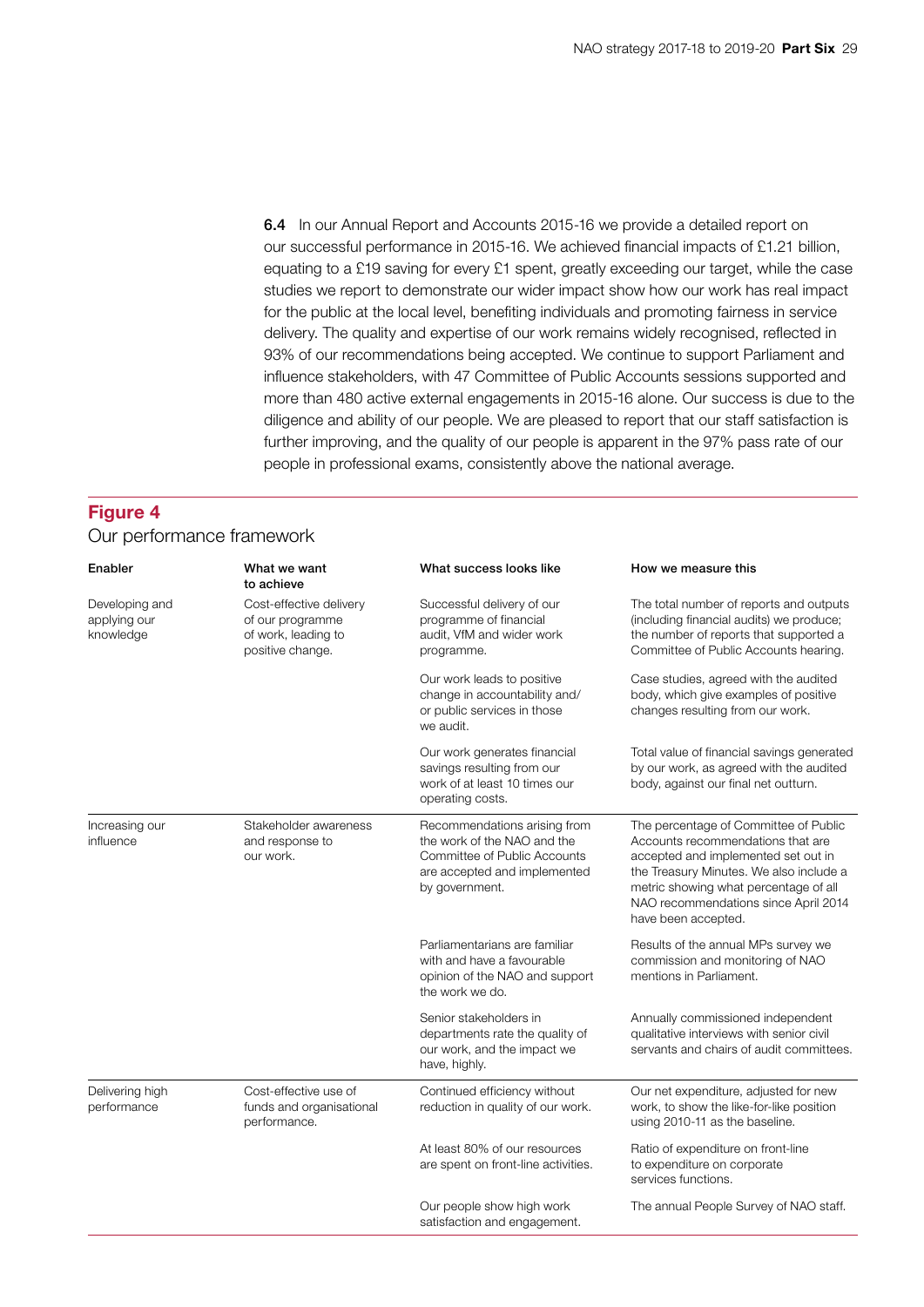## <span id="page-29-0"></span>Appendix One

## Detailed financial information

### Figure 5

Summary of income and expenditure

|                   | 2016-17<br>Estimate<br>(£000) | 2017-18<br>Proposed<br>(£000) | 2018-19<br>Proposed<br>(£000) | 2019-20<br>Proposed<br>(£000) |
|-------------------|-------------------------------|-------------------------------|-------------------------------|-------------------------------|
| Staff costs       | 56,200                        | 59.100                        | 59,000                        | 58,800                        |
| Non-staff costs   | 25,200                        | 26,260                        | 25,800                        | 25,330                        |
| Total expenditure | 81.400                        | 85.360                        | 84.800                        | 84.130                        |
| Income            | 18,000                        | 18,800                        | 20,200                        | 20,200                        |
| Net expenditure   | 63,400                        | 66,560                        | 64,600                        | 63,930                        |

#### Figure 6

Staff costs and numbers

|                                 | 2016-17<br>Estimate<br>(£000) | 2017-18<br>Proposed<br>(£000) | 2018-19<br>Proposed<br>(£000) | 2019-20<br>Proposed<br>(£000) |
|---------------------------------|-------------------------------|-------------------------------|-------------------------------|-------------------------------|
| Wages and salaries <sup>1</sup> | 39,500                        | 41,600                        | 41,600                        | 41,500                        |
| Social security costs           | 4.600                         | 4,800                         | 4,800                         | 4,800                         |
| Pension costs                   | 8,700                         | 9,100                         | 9,100                         | 9,100                         |
| Staff-related costs             | 2.800                         | 2,800                         | 2,800                         | 2,800                         |
| Staff benefits                  | 600                           | 600                           | 500                           | 400                           |
| Apprenticeship levy             |                               | 200                           | 200                           | 200                           |
| <b>Total staff costs</b>        | 56,200                        | 59,100                        | 59,000                        | 58,800                        |
| <b>Staffing numbers</b>         | 785                           | 805                           | 795                           | 785                           |

Note

1 Includes pay flexibility in excess of 1% if required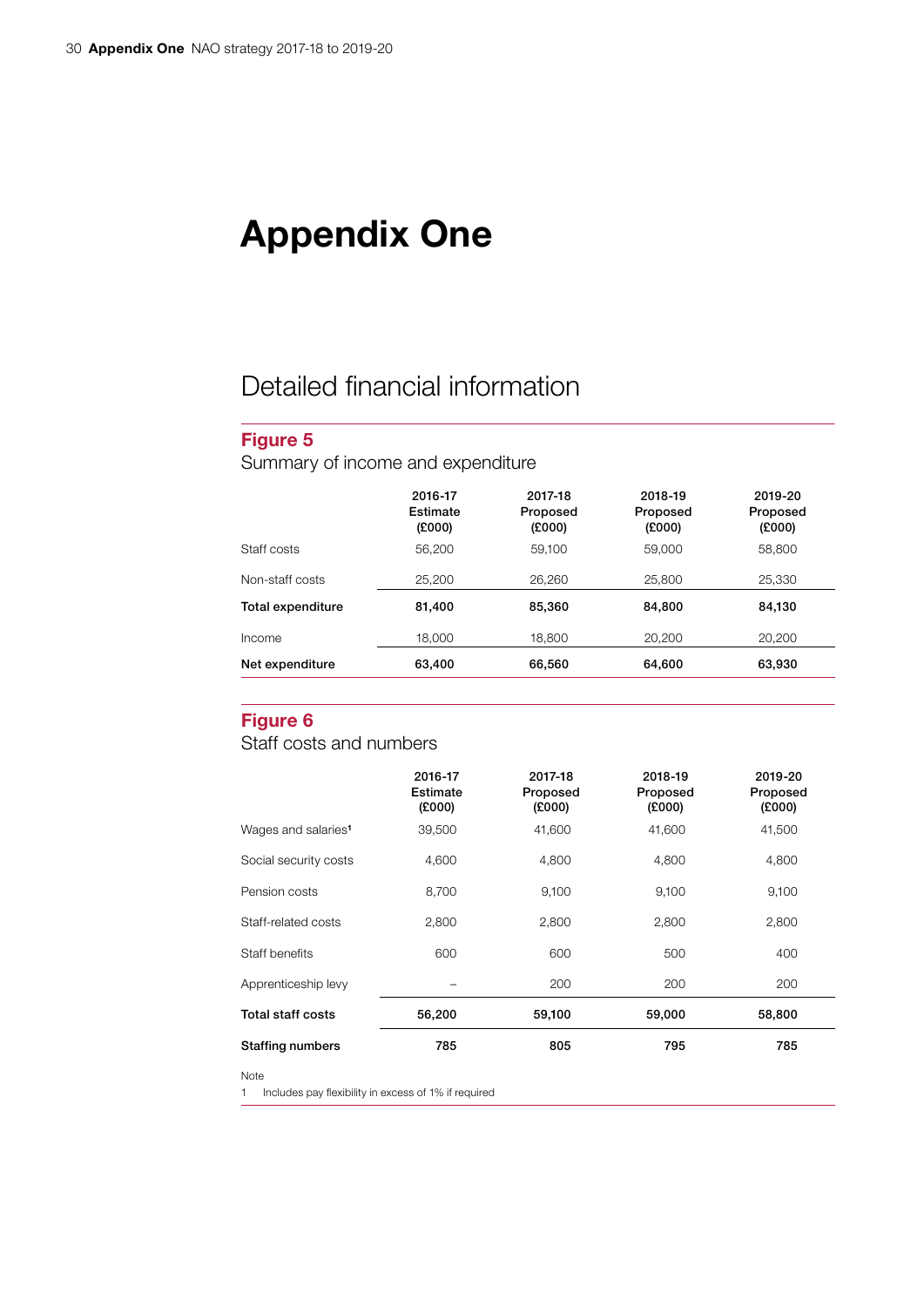## Figure 7

Non-staff costs

|                                          | 2016-17<br>Estimate<br>(E000) | 2017-18<br>Proposed<br>(E000) | 2018-19<br>Proposed<br>(E000) | 2019-20<br>Proposed<br>(E000) |
|------------------------------------------|-------------------------------|-------------------------------|-------------------------------|-------------------------------|
| Outsourcing                              | 10,500                        | 11,300                        | 11,300                        | 11,270                        |
| <b>Travel</b>                            | 2,200                         | 2,230                         | 2,230                         | 2,230                         |
| Audit technology                         |                               |                               |                               |                               |
| Audit software                           | 100                           | 100                           | 100                           | 100                           |
| IT audit skills                          |                               | 240                           | 160                           | 100                           |
| Data analytics                           | 100                           | 200                           | 200                           | 200                           |
| Enabling automation                      |                               | 140                           | 140                           | 160                           |
| Audit technology                         | 200                           | 680                           | 600                           | 560                           |
| Office costs                             |                               |                               |                               |                               |
| Facilities management                    | 4,900                         | 4,900                         | 4,800                         | 4,700                         |
| Office supplies and equipment            | 2,900                         | 2,800                         | 2,600                         | 2,300                         |
| Recruitment and<br>professional training | 1,700                         | 1,550                         | 1,470                         | 1,470                         |
| External auditors                        | 100                           | 100                           | 100                           | 100                           |
| Other administration costs               | 100                           | 100                           | 100                           | 100                           |
| Operating lease rentals                  | 200                           | 200                           | 200                           | 200                           |
| VAT recoverable                          | $-800$                        | $-800$                        | $-800$                        | $-800$                        |
| Tax expense                              | 200                           | 200                           | 200                           | 200                           |
| <b>Office costs</b>                      | 9,300                         | 9,050                         | 8,670                         | 8,270                         |
| Non-cash costs                           |                               |                               |                               |                               |
| Depreciation on property and plant       | 2,140                         | 2,140                         | 2,140                         | 2,140                         |
| Depreciation on other items              | 660                           | 660                           | 660                           | 660                           |
| Amortisation                             | 200                           | 200                           | 200                           | 200                           |
| Non-cash costs                           | 3,000                         | 3,000                         | 3,000                         | 3,000                         |
| Total non-staff costs                    | 25,200                        | 26,260                        | 25,800                        | 25,330                        |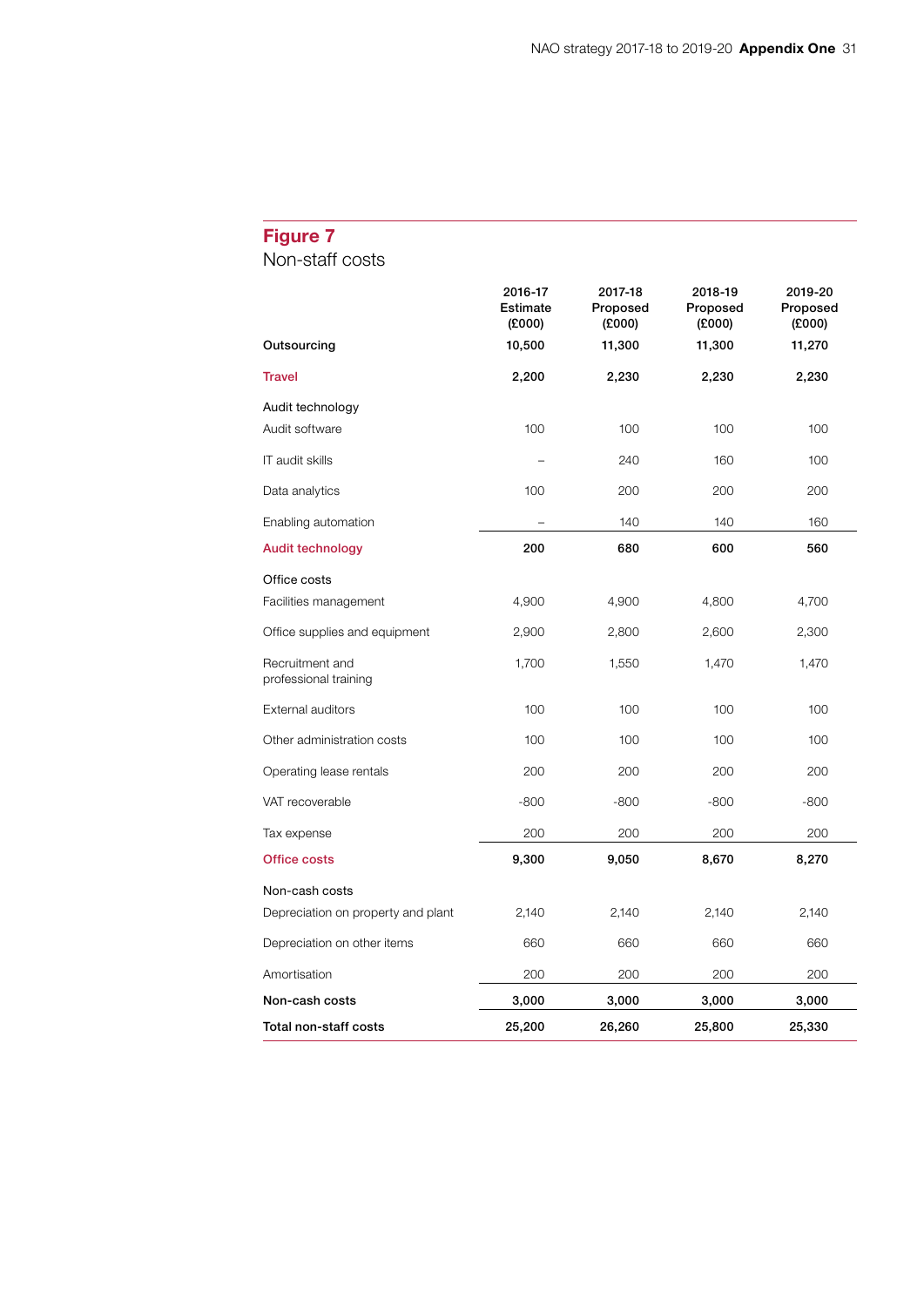### Figure 8

Income

|                                            | 2016-17<br>Estimate<br>(£000) | 2017-18<br>Proposed<br>(E000) | 2018-19<br>Proposed<br>(E000) | 2019-20<br>Proposed<br>(E000) |
|--------------------------------------------|-------------------------------|-------------------------------|-------------------------------|-------------------------------|
| Audit fees $-$ UK                          | 13,900                        | 15,500                        | 16,700                        | 16,700                        |
| <b>United Nations Board</b><br>of Auditors | 900                           | 0                             | $\mathbf 0$                   | $\mathbf 0$                   |
| Audit fees -<br>international              | 100                           | 100                           | 100                           | 100                           |
| International technical<br>cooperation     | 200                           | 200                           | 300                           | 300                           |
| Secondment income                          | 1,100                         | 1,100                         | 1,100                         | 1,100                         |
| Rental of office space                     | 1,800                         | 1,900                         | 2,000                         | 2,000                         |
| Total                                      | 18,000                        | 18,800                        | 20,200                        | 20,200                        |

### Figure 9

Capital expenditure

|                               | 2016-17<br>Estimate<br>(£000) | 2017-18<br>Proposed<br>(£000) | 2018-19<br>Proposed<br>(£000) | 2019-20<br>Proposed<br>(E000) |
|-------------------------------|-------------------------------|-------------------------------|-------------------------------|-------------------------------|
| IT equipment and licences     | 1.000                         | 600                           | 500                           | 500                           |
| Property, plant and equipment | 500                           | 200                           | 200                           | 200                           |
| Total                         | 1.500                         | 800                           | 700                           | 700                           |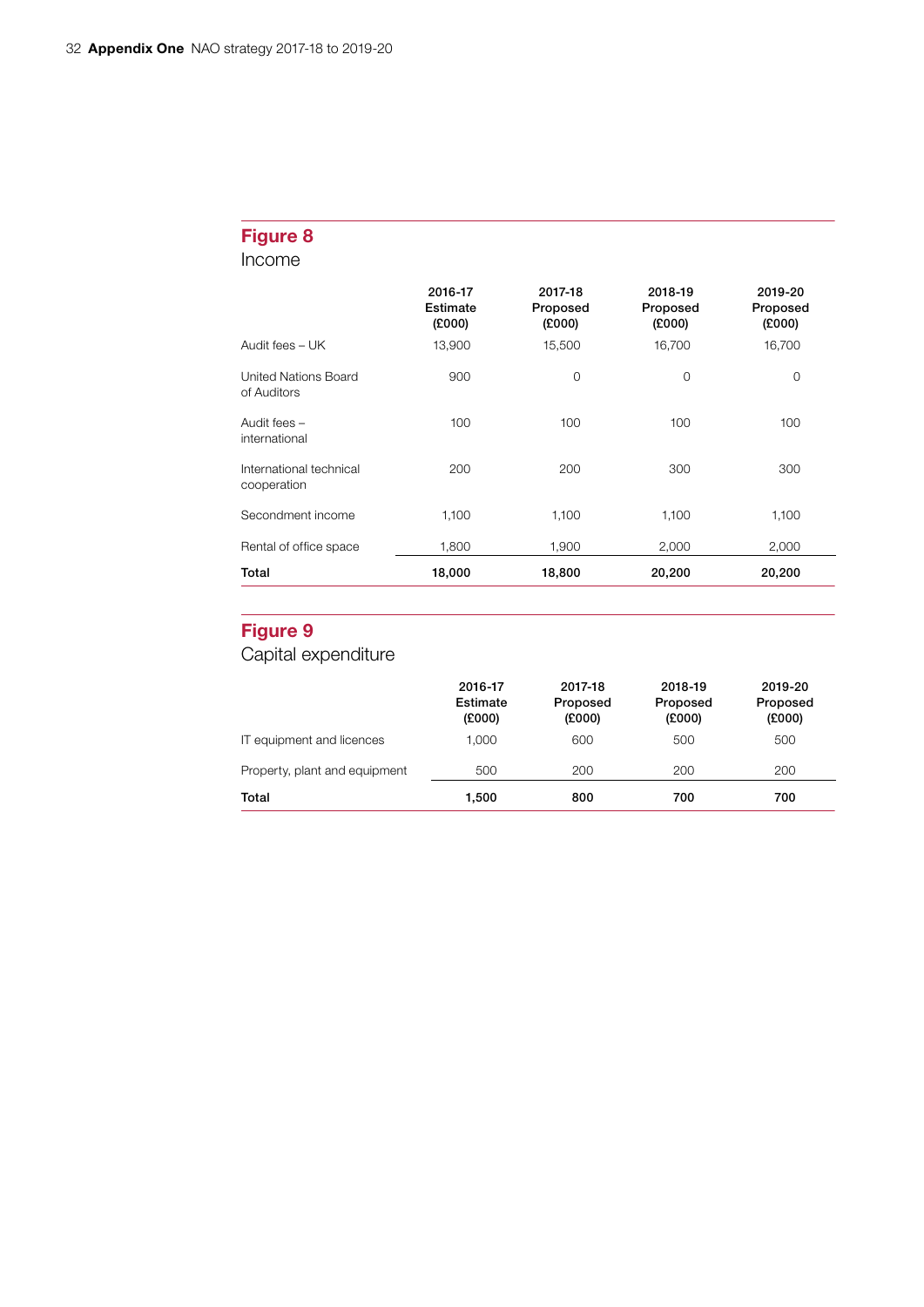#### © National Audit Office 2016

The material featured in this document is subject to National Audit Office (NAO) copyright. The material may be copied or reproduced for non-commercial purposes only, namely reproduction for research, private study or for limited internal circulation within an organisation for the purpose of review.

Copying for non-commercial purposes is subject to the material being accompanied by a sufficient acknowledgement, reproduced accurately, and not being used in a misleading context. To reproduce NAO copyright material for any other use, you must contact copyright@nao.gsi.gov.uk. Please tell us who you are, the organisation you represent (if any) and how and why you wish to use our material. Please include your full contact details: name, address, telephone number and email.

Please note that the material featured in this document may not be reproduced for commercial gain without the NAO's express and direct permission and that the NAO reserves its right to pursue copyright infringement proceedings against individuals or companies who reproduce material for commercial gain without our permission.

This report has been printed on Evolution Digital Satin and contains material sourced from responsibly managed and sustainable forests certified in accordance with the FSC (Forest Stewardship Council).

The wood pulp is totally recyclable and acid-free. Our printers also have full ISO 14001 environmental accreditation, which ensures that they have effective procedures in place to manage waste and practices that may affect the environment.